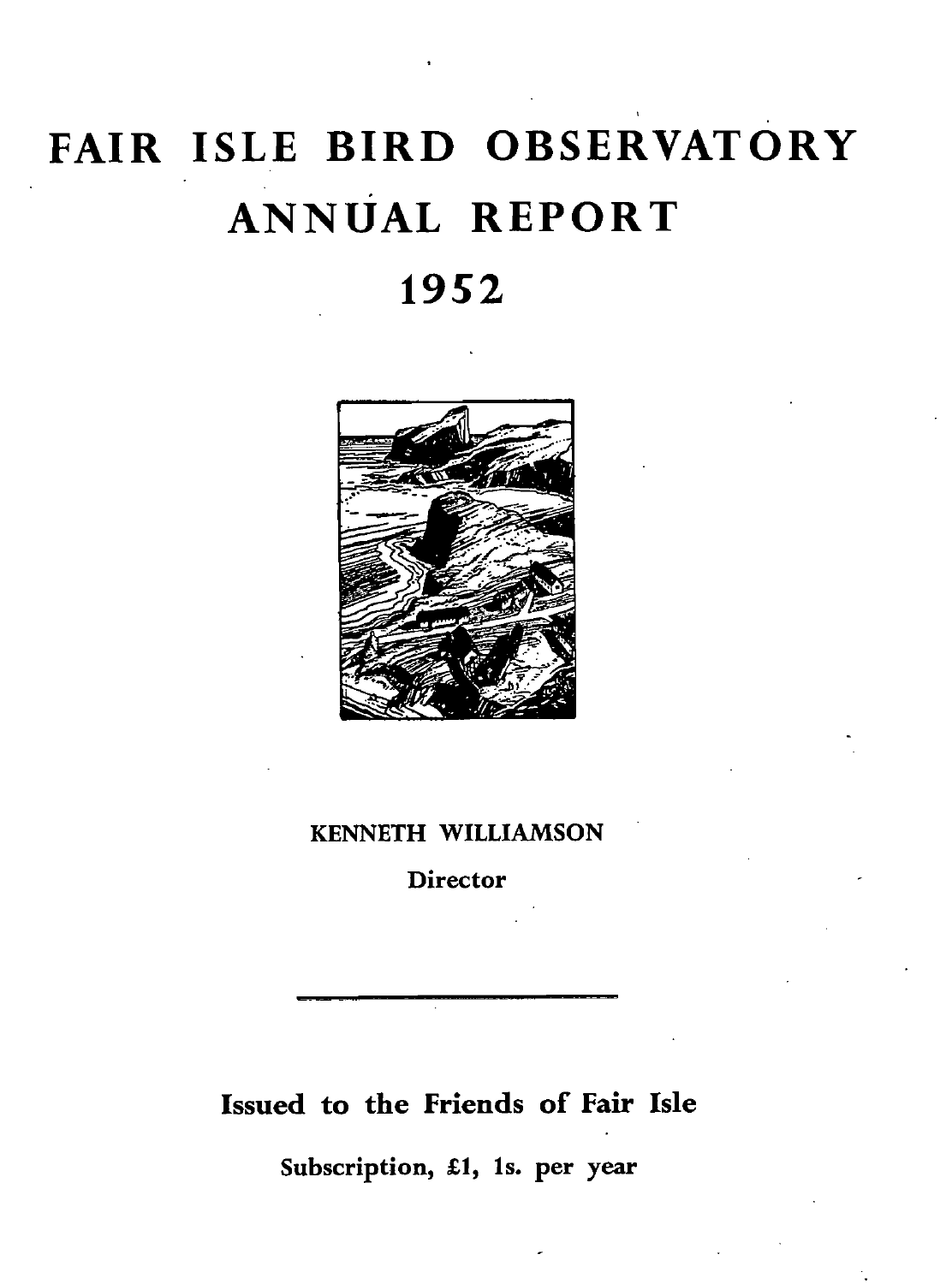#### FAIR ISLE BIRD OBSERVATORY TRUST

# ANNUAL REPORT 1952,

## Foreword

My foreword this year is written under easy circumstances for two reasons: firstly, because I had the pleasure of spending a week at the Observatory towards the end of July, and secondly, because I an able, for the first time, to draw your attention to the fact that the Revenue Account showed a small surplus for the year.

However carefully one has followed the work of the Fair Isle Bird Observatory, a visit to the Island and taking seme slight part in the activities there, must be an education to anybody. There are two outstanding impressions of the life of the Observatory, the first being the extreme confort in so remote a place, a tribute to Mrs. Williamson's housekeeping skill, and secondly, the certainty that to achieve the full value from the work it must be achieve the full value from the work it must be continued for many years to come. Each year continued for many years to come. Each year<br>opens up new lines of research, and it is abundantly clear that, though wor thwhile results are attained every year, each further year's work adds greatly to past results and makes more clear the future possibilities. Fron the Accounts you will notice the satisfactory result has been attained by most careful pruning of the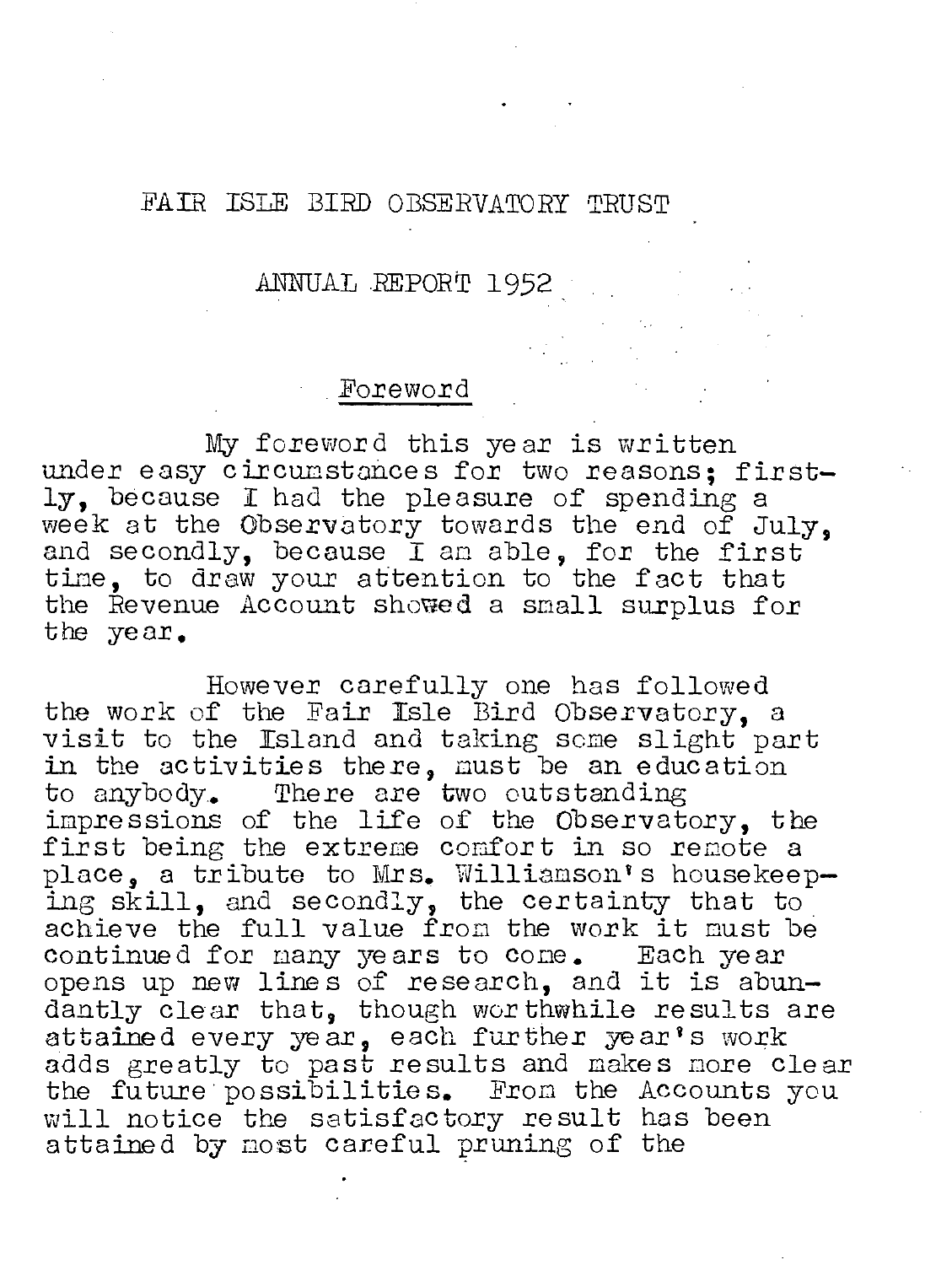expendituxe, and we feel that this has now been cut to the absolute minimum. I would, therefore, appeal to you once more not only for the continuation of your support, which has enabled this venture to be well and truly launched, but also for your help in making the work of the Trust more widely known and in trying to find other people who will join with you in continuing to support us.

> Arthux B. Duncan, Chairman.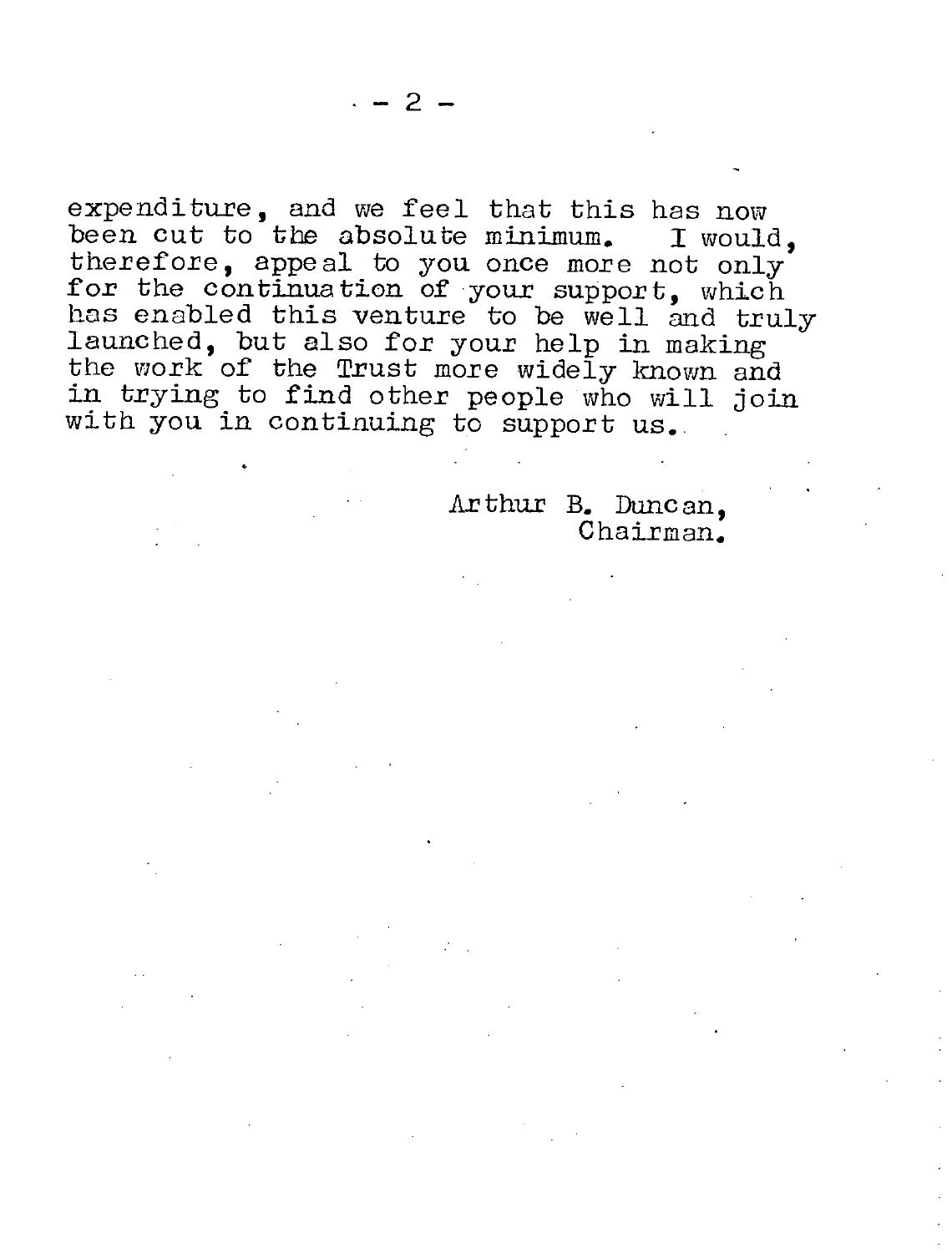#### ANNUAL REPORT OF THE DIRECTOR

195 2

#### General

In 1952 the Observatory opened on<br>and closed in early November. A April 29th and closed in early November. total of 100 people stayed at the hostel for periods of a week or more, amounting in all to 153 "student-weeks". Of the se visitors no fewer than 28 were Friends who had stayed at the Observatory in previous years, a gratifying high percentage of  $n_{\text{re turns}}$ 

Mr. Arthur B. Duncan, the Chairman of the Trust, spent a week at the Observatory in July, dividing his time between a study of the island's Tipulidae (Crane-flies) and fieldwork among the growing Arctic Skua chicks. Other Trustees who visited us in autumn were Mr. A.G.S. Bryson, Col. R. Meinertzhagen. Mr. George Waterston (the Laird of Fair Isle). and Professor V.C. Wynne-Edwards.

A research tean of five botanists under the leadership of Dr. Elsie Conway of Glasgow University spent a week at the hostel in *June,* studying the species and distribution of Algae (seaweeds) on various parts of the coast. A brief report on the work of this expedition appeared in Bulletin No.  $8-(91)$ .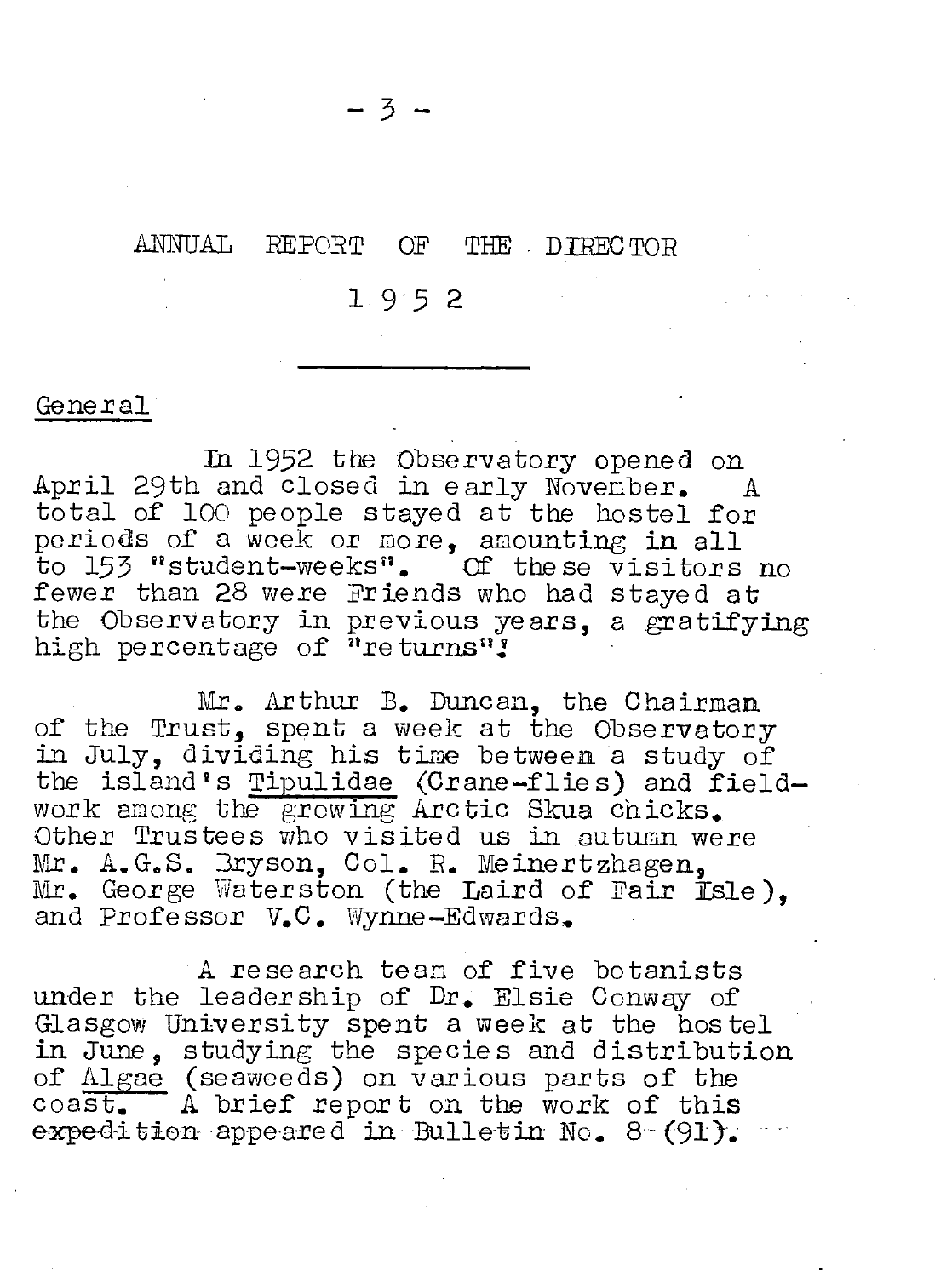A series of courses was held in July and early August, and our thanks are due to **Mr.** *Ron* Edwards and Mr. Alec Butterfield for the parts they played in assisting the Director in carrying out the lecture programme and organising the field-work. It was hoped that these courses would attract additional visitors to the hostel during the quist midsummer period. but despite a large number of enquiries the actual response was disappointing. As the work involved in the organisation of such coursos seriously interferes with current field investigations it is not proposed to repeat the venture in 1953.

On the domestic side, the Trust was well served by Miss Willa Wishart in her second year at the hostel, and by her sister Mary, who came to us in June. It is a source of considerable satisfaction that they will be rejoining us for the 1953 season. Caretaker duties were again efficiently undertaken by Mr. William Eunson, and winter trapping and observations are being shared by Messrs. James A. Stout. James Wilson and James Anderson.

Since the close of the active field season Mrs. Agnes W. Thom, of Edinburgh, has given us invaluable voluntary assistance in collating records and doing other secretarial work at our headquarters at 17. India Street.

An important development on the social side was the organisation by the hostel staff of. Scottish country dancing (with the right Fair Exposition country danging (wron one right randomly formulated in the second response of  $\sim$ ni zht in the "Canteen Hut". These gatherings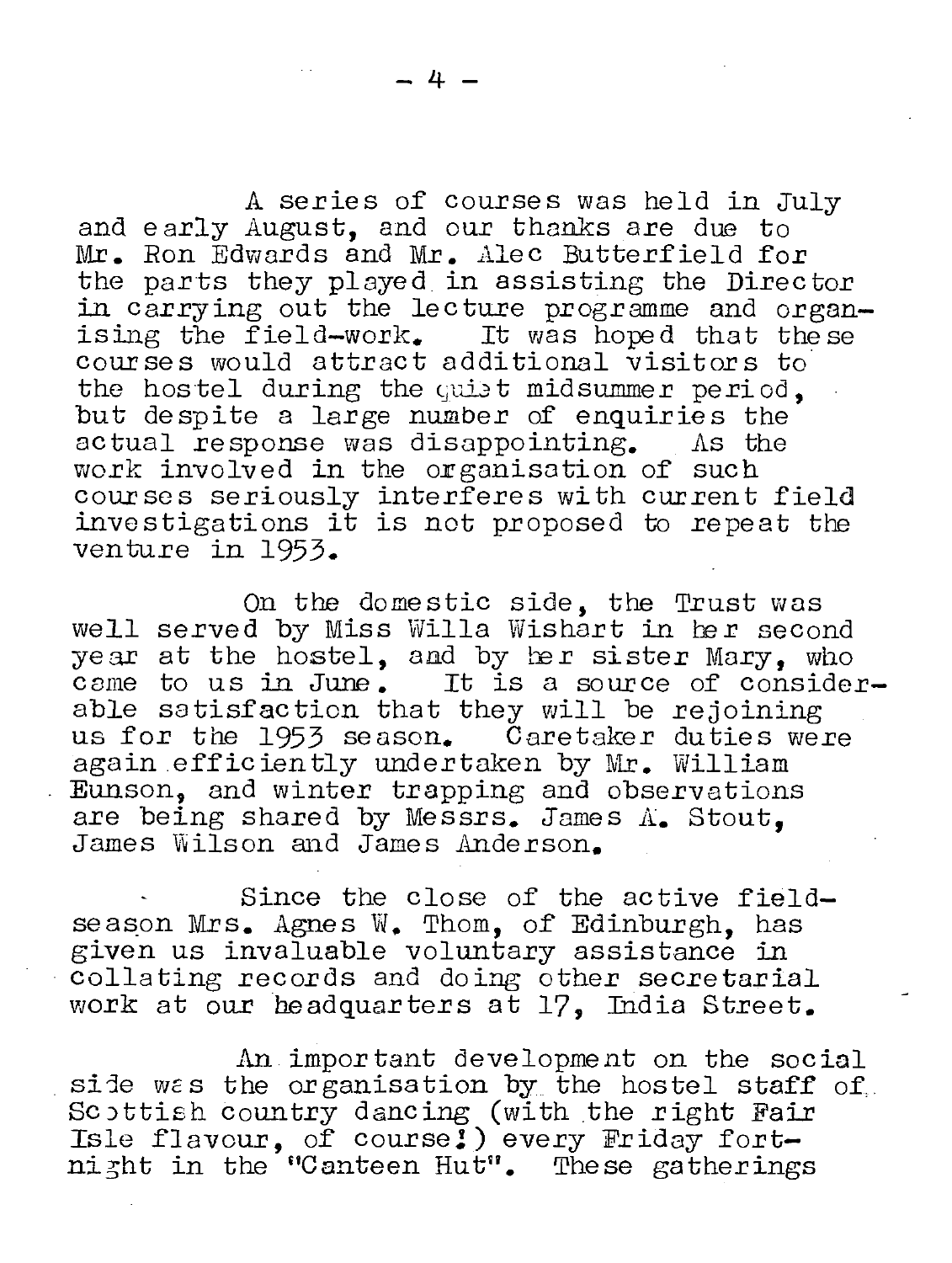are so thoroughly enjoyed by islanders and visitors alike, and provide such a splendid opportunity of bringing our friends on both sides together, that we propose to make them a regular feature of future Fair Isle seasons. With this end in view the hut has been completely re-decorated during the winter months.

# Bird Migration in 1952.

Research during the migration periods was again concentrated on analysis of the various movements in the light of modern meteorological<br>theory. Aspects of the spring migration were Aspects of the spring migration were dealt with in Bulletin No.  $7$ , and one of these events, a remarkable influx of willow-warblers at the Isle of May and Fair Isle on May 5th-6th is of such unusual interest that it is being<br>analysed in some detail for publication. The analysed in some detail for publication. Tonly rarity to pay a visit at this season  $$ apart from 15 Ortolan Buntings at the period just mentioned - was a fine Red-throated Pipit on May 30th. A description of it is given in Bulle tin no. 7 (82).

From nid-August until early Oc to ber the marke d nor th-e asterly extension of the Azores high pressure system created favourable conditions for a detailed study of bird-movements originating in the Greenland  $-$  Iceland region. Particular attention was therefore paid to the migration from this quarter, with most interesting results, and a review of the period, together with a consideration of some of the more general problems upon which our observations bear, has been submitted to the Scottish Naturalist for publication.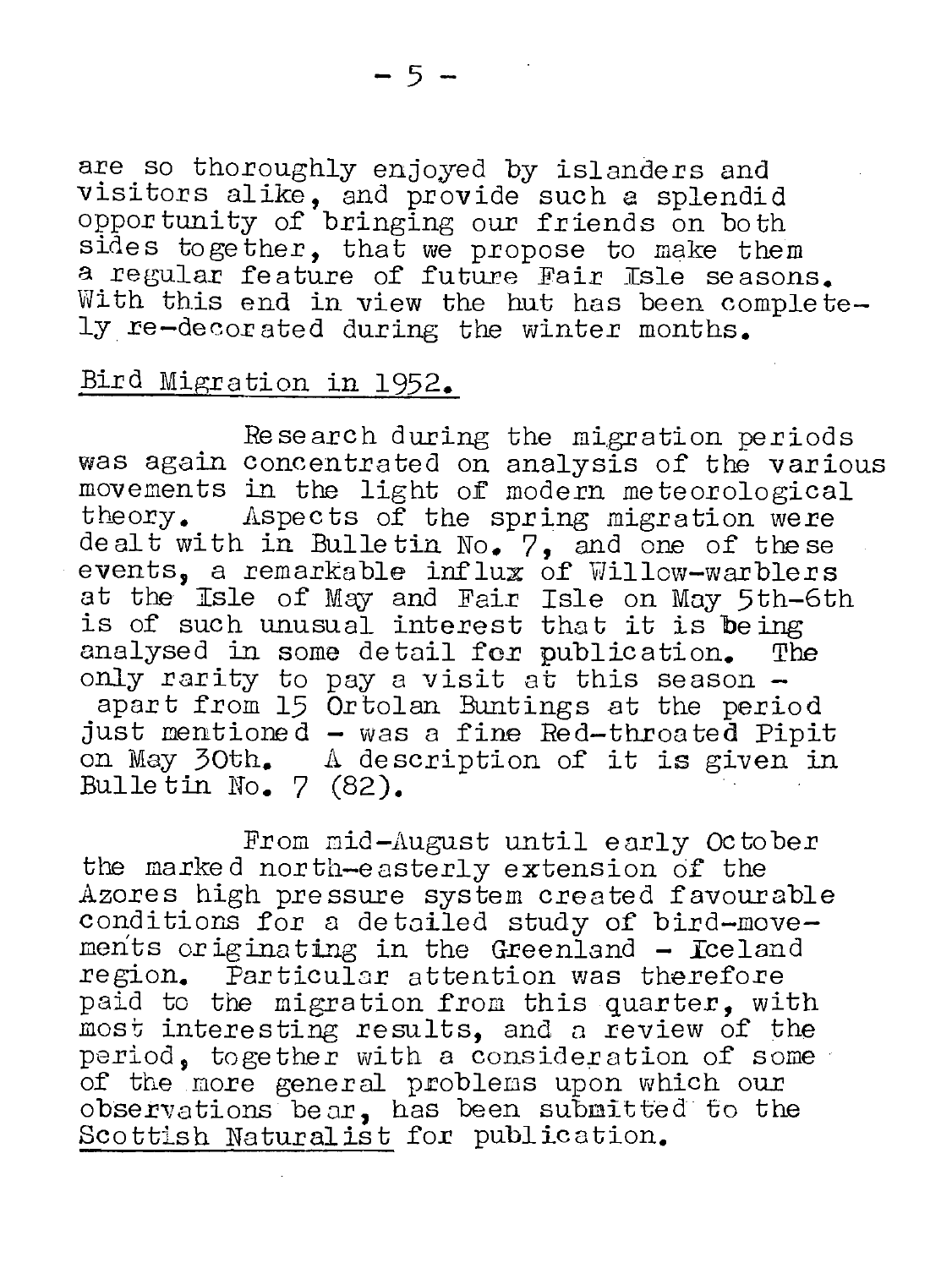In consequence of so much high pressure to the west and north-west of our area, and the northerly displacement of the polar front between the Azores and Greenland highs. North Sea weather seldom showed the low pressure developments which are conducive to falls of driftmigrants from the Continent, and which played such a notable part in the early autumn migration of 1951. We saw very little of continental species until  $October$ , and the movements subsequently were of the usual kind for that month. with intermittent passage of large numbers of thrushe s and black-birds. There was once again a well-marked passage of "Northern Chiffchaffs", though a for thight later than in 1951, and this almost annual invasion has taken its place as one cf our special migration and taxonomic studies.

Other interesting birds concerned in the rid and late October movements were Eastern Short-toed Larks, Crested Lark (the first record fox. Sc otland, on November **2nd),** Hoopoe, Blackbellied Dipper, Little Bunting and Petchora<br>Pipit. Full notes on these and other autumn migrants can be found in Bulletins Nos. 9 and 10.

#### Trapping and Ringing.

The poverty of the migration from continental sources, and the fact that the mid-August emigration of Iceland - Faeroe Wheatears by-passed the She tland area in 1952, kept the ringing total low, - and this despite the operation of a new and most efficient trap. The totals obtained in this and previous seasons are compared in the Table s below: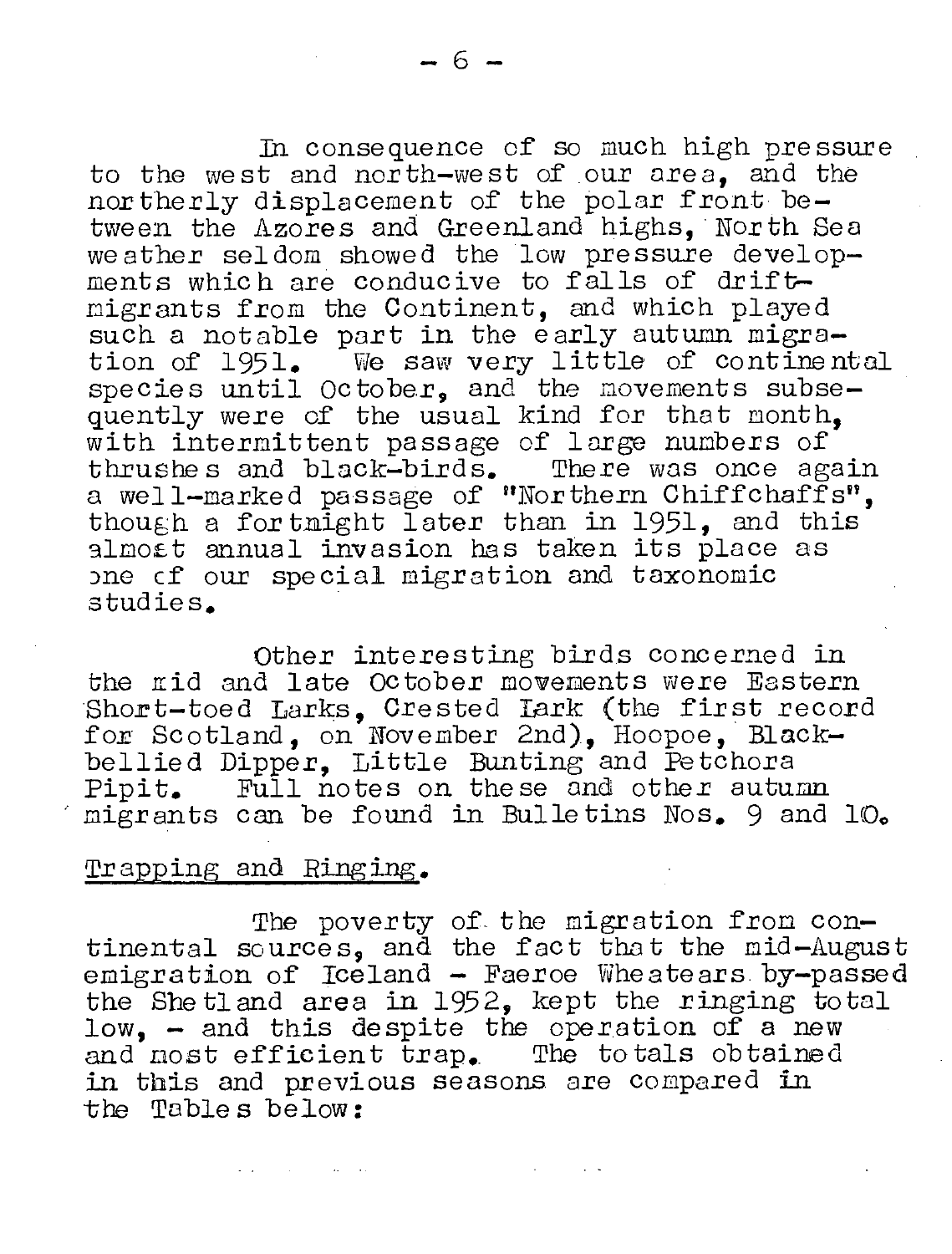$\frac{1}{\sqrt{2}}\sum_{i=1}^{n} \frac{1}{\sqrt{2}}\left(\frac{1}{\sqrt{2}}\right)^2\left(\frac{1}{\sqrt{2}}\right)^2.$ 

 $\sim 10^7$ 

 $\frac{1}{2} \sum_{i=1}^n \frac{1}{2} \sum_{j=1}^n \frac{1}{2} \sum_{j=1}^n \frac{1}{2} \sum_{j=1}^n \frac{1}{2} \sum_{j=1}^n \frac{1}{2} \sum_{j=1}^n \frac{1}{2} \sum_{j=1}^n \frac{1}{2} \sum_{j=1}^n \frac{1}{2} \sum_{j=1}^n \frac{1}{2} \sum_{j=1}^n \frac{1}{2} \sum_{j=1}^n \frac{1}{2} \sum_{j=1}^n \frac{1}{2} \sum_{j=1}^n \frac{1}{2} \sum_{j=$ 

 $\epsilon_{\rm{eff}}$ 

 $- 7.5$ 

 $\mathcal{L} = \mathcal{L} \mathcal{L}$  .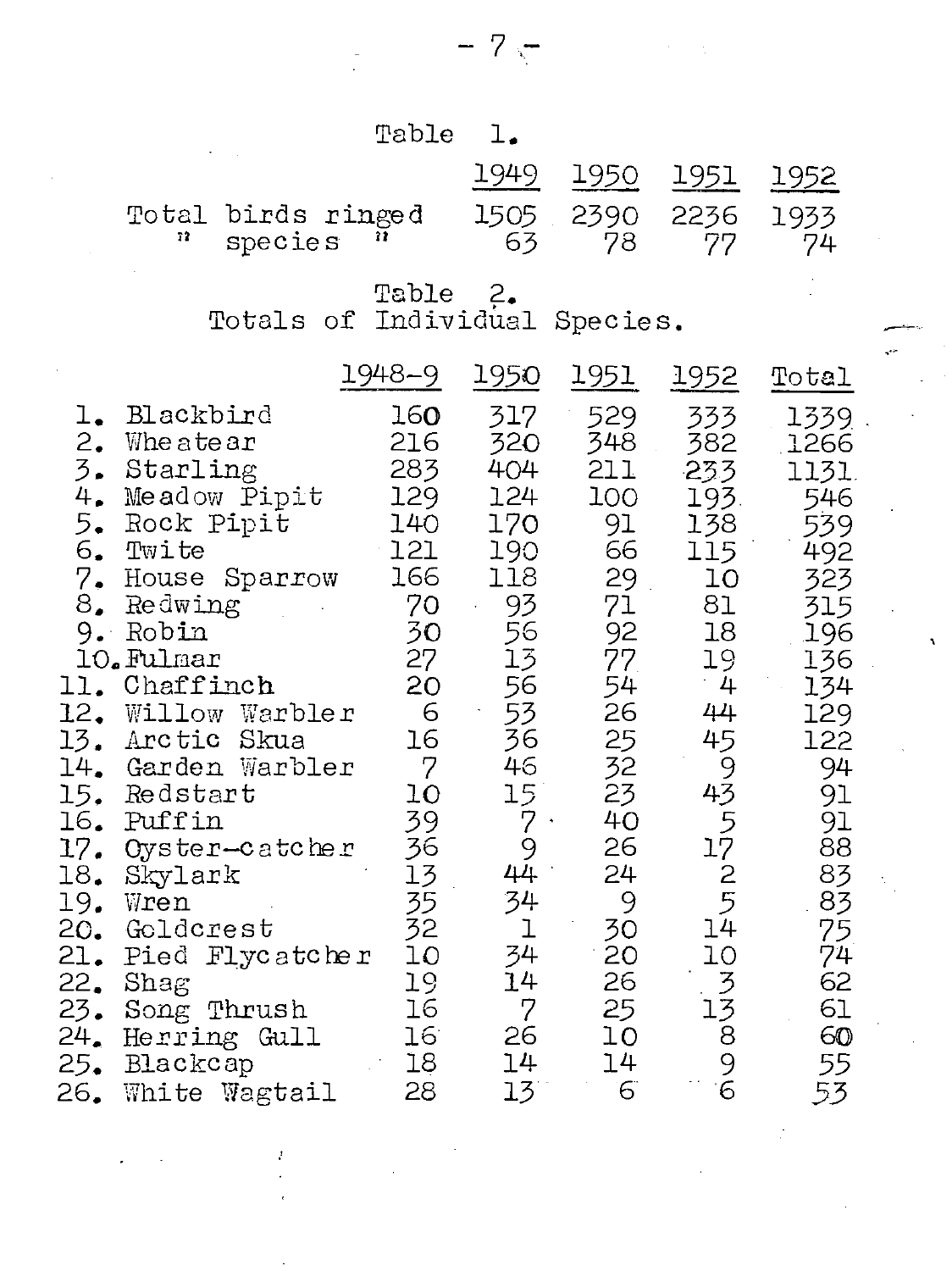ringed in Unst, Shetland, and that of 1952 The 1950 total contains 23 birds **Mr.**  includes udes 4 young Merlins narked in Shetland by<br>W. Kay. The grand total of birds ringed  $\text{tr. }$  W. Kay. The grand total of birds ringed<br>to the end of 1952 is 8.352  $\frac{1000 \text{ ft}}{5000 \text{ ft}}$  and of 1952 is 8,352, of 109 different

# Recoveries.

Of all the species we have ringed, Form  $\frac{1}{2}$  and  $\frac{1}{2}$  and  $\frac{1}{2}$  are  $\frac{1}{2}$  and  $\frac{1}{2}$  are  $\frac{1}{2}$  are  $\frac{1}{2}$  are  $\frac{1}{2}$  are  $\frac{1}{2}$  are  $\frac{1}{2}$  are  $\frac{1}{2}$  are  $\frac{1}{2}$  are  $\frac{1}{2}$  are  $\frac{1}{2}$  are  $\frac{1}{2}$  are  $\frac{1}{$ returns - as can be seen from Table  $3.$  Not inreturns - as can be seen from Table 3. Not in-<br>cluded in this table, but most interesting<br>nevertheless, is the mood reservinteresting nevertheless, is the good recovery rate of<br>raptorial birds. - 16.6 percent of the 36 raptorial pirds, - 16.6 percent of the 36<br>ringed. These include two Kestrels (one of which was recovered in France), 21 Merlins<br>(two recovered in Scotland one of (two reccvered in Scotland, and one in Shetland),<br>and 13 Starrow-hawks (one roturn for Shetland), and 1) brarrow-hawks (one return from France,<br>another from East Anglia). Again in 1952 an The Little Uyster-Catcher was, recovered in island-bred Oyster-catcher was, recovered in France within a few weeks of fledging, and one<br>of our colour-ringed Arctic Skua young was ob served on of our conour-ringed Arctic Skua young was ob-<br>served on the shore at Bridlington, East Yorkshire, in late August.

An interesting event was the capture<br>by Douglas Stout of a Norwegian racing-pigeon An interesting event was the capture<br>by Douglas Stout of a Norwegian racing-pigeon<br>five day after its release at Randers, Dennark,<br>a trans North Sea journey showing as to that North Sea journey showing a sinilar drift to that sustained by many of our spring passage migrants. The occurrence is noted in Bulletin No. 7 (83). Shortly after the appearance of<br>this bird a Norwegian boming piccome ince of lar ring-number a Norwegian homing-pigeon with a simi-<br>Amber was reported as having boom shall in the south of Shetland so it is like an about more of South of Shetland, so it is likely that<br>than one bird was concerned in the movement.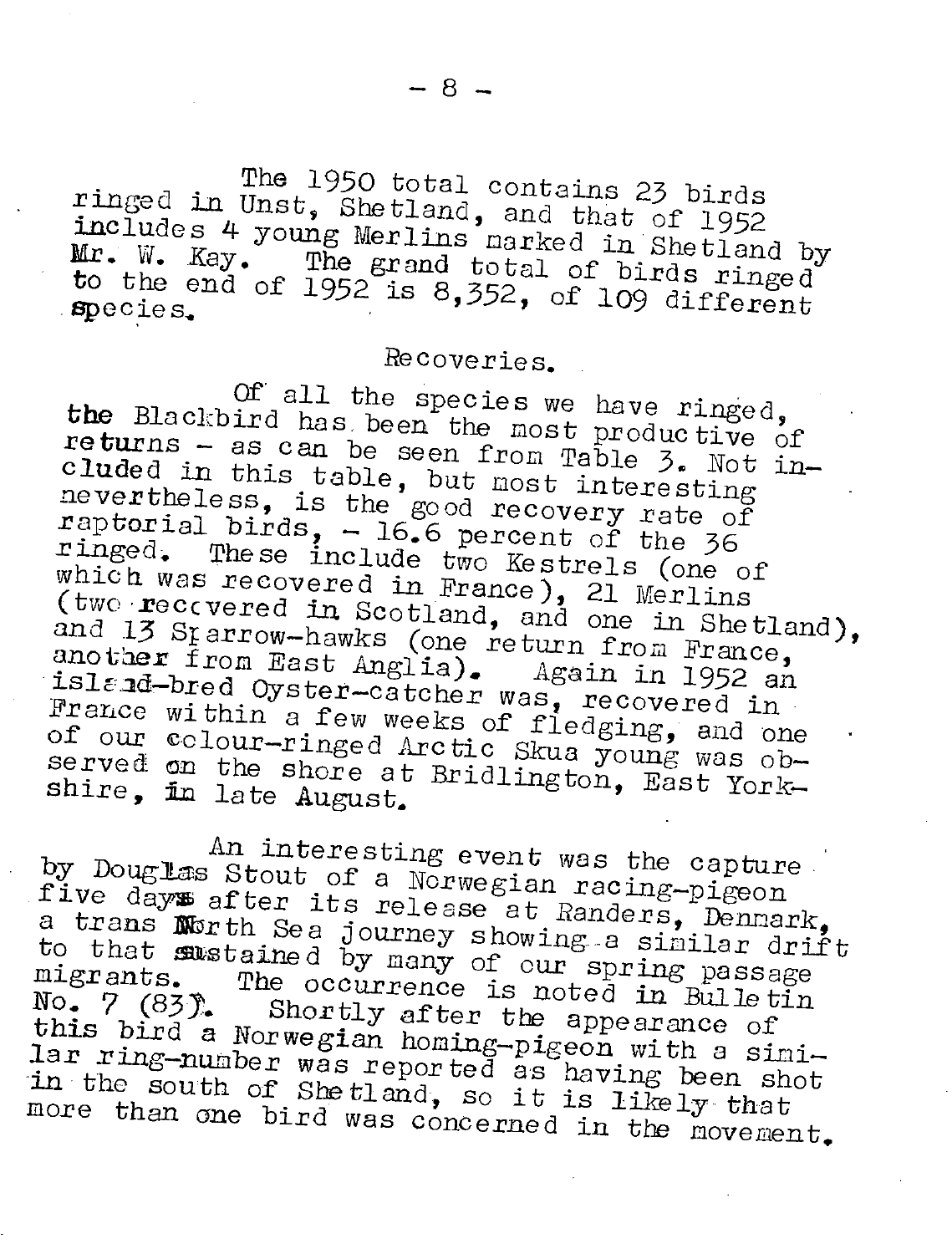There is always, of course, a very strong element of luck in bird-ringing recoveries, and perhaps the ones in which we may consider ourselves most fortunate, in view of the very few we have marked, are Glaucous Gull,<br>Corncrake and Faerce Snipe. Full details of these and of other recoveries reported by Miss Leach, the secretary of the Bird-Ringing Committee, during the year are to be found in Bulletins No..  $6(62 \text{ and } 67)$ , 7 (74), 8 (96) and 10 (117).

|                               | Table 3.   |  |
|-------------------------------|------------|--|
| Recoveries of Birds Ringed at |            |  |
|                               | Fair Isle. |  |

| Total<br>Recoveries |                                             |    |     |                      |  |  |
|---------------------|---------------------------------------------|----|-----|----------------------|--|--|
|                     |                                             |    |     | %                    |  |  |
| 1339                | 33                                          | ll | -21 | 1.64                 |  |  |
| 1266                | 4                                           |    |     | 0.39                 |  |  |
| 1131                | 2                                           |    |     | 0.79                 |  |  |
| 546                 |                                             |    | 6   | 1.09                 |  |  |
|                     | 3                                           |    | 3   | 0.95                 |  |  |
|                     |                                             |    |     | 2.27                 |  |  |
|                     |                                             |    | 2   | 3.27                 |  |  |
|                     | ringed<br>315<br>Oyster-catcher<br>88<br>61 |    |     | Abroad Britain Total |  |  |

Note: Recaptures at Fair Isle not included.

#### Trapping.

One new trap was in operation throughout the season, a double-ended "Dyke Trap" of our own design, straddling the long dry-stone wall at Vatstrass, between the Observatory buildings and the Gully. A photograph of this trap, taken by Mr. Alex Foote, was published as plate 82 of British Birds for November 1952, illustrating an article by Col. H.G. Brownlow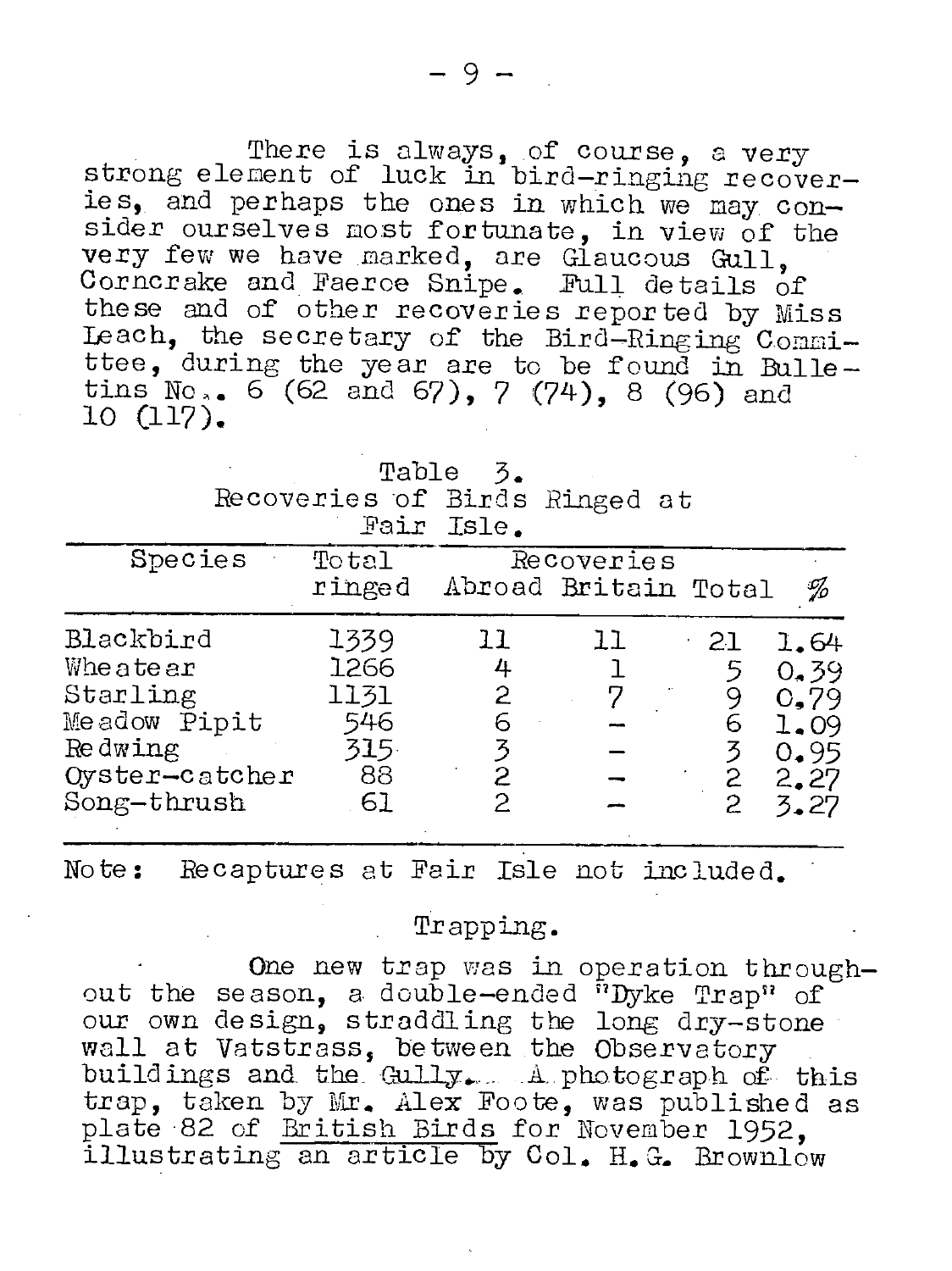on the design and construction of Heligoland<br>Traps. This "Double-dyke Trap", as originally Iraps. This "Double-dyke Trap", as originally planned, had a single catching-box set on the wall in the middle of the structure, serving both entrances; but when the trap was nearing completion in October 1951 we found that  $aI$ though birds went into it readily enough, the absence of a funnel diverging from the main axis of the trap failed to hold the birds. so that the great majority broke back over our heads and<br>escaped. The design was therefore modified so The design was therefore modified so

that each entrance was turned into a funnel. with its own door and catching-box, built outside the left-hand wall of the opposite section. This modification has proved extremely successful, and as the birds entering the angled funnel are now presented with no obvious exit except by way of the glass window of the box, escapes are negligible.

The "Double-dyke" was designed and sited primarily to increase our captures of Wheatears, and especially the re-trappings of birds ringed as nestlings on the isle, for these are important in our study of the size of the breeding-stock and the rate of infestation of this population by flatflies Ornithomyia fringillina (see p. 14). The value of the  $\overline{\text{vDouble-dyke}}$  is to be seen in the increased number of Wheatears caught, even in a season<br>when the southwards passage of the Iceland -Faeroe stock failed to materialise, as explained in Bulletin No. 8 (97). In addition to. the Wheatears, a number and wide variety of other interesting migrants, including Merlins, Sparrow-hawks, Cuckoo, Great Grey Shrike, Corn- $\epsilon$ rake, and many thrushes and warblers were also taken.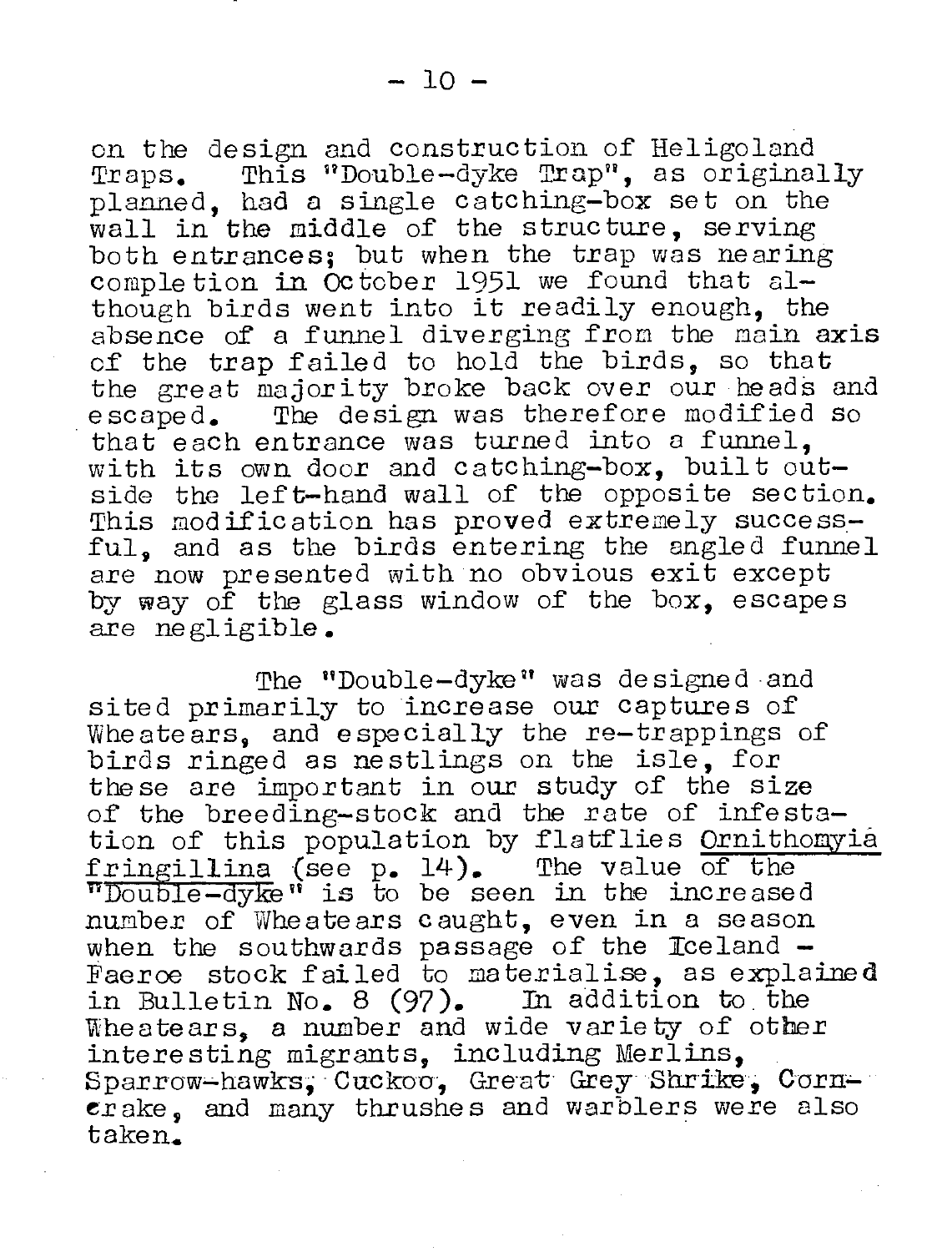There is no doubt that on an island such as ours, where suitable cover (essential to the orthodox type of Heligoland Trap) cannot be grown successfully owing to the high winds and salt-spray saturation, the "Double-dyke" is a nost effective design, and we hope to be able to build nore of them in years to cone.

The Ward Hill Trap, the last rennants of which were whisked away in the January 15th<br>hurricane of 1951, was not re-built. The performance of the various traps during the past four seasons is summarised in Table 4. "Other technique s" includes the Yeoman Net, clap-nets and the Faeroese "fleyg", and the main traps are listed in the order in which they were put into operation.

> Table **4.**  Total Captures in the Traps (including re-traps).

|                                                                                                                              | 1949                                          | 1950                                                         | 1951                                                                | 1952                                                          | Total                                                                      |
|------------------------------------------------------------------------------------------------------------------------------|-----------------------------------------------|--------------------------------------------------------------|---------------------------------------------------------------------|---------------------------------------------------------------|----------------------------------------------------------------------------|
| Haa<br>Single Dyke<br>Gully<br>Ward Hill<br>Observatory<br>Mill<br>Shore<br>Vaadal<br>Double<br>Dyke<br>Automatics<br>Others | ?<br>51<br>550<br>2<br>190<br>دست<br>128<br>? | 201<br>129<br>837<br>33<br>660<br>9<br>71<br>55<br>282<br>29 | 99<br>110<br>988<br>78<br>388<br>18<br>40<br>147<br>50<br>218<br>80 | 155<br>65<br>573<br>433<br>6<br>47<br>134<br>410<br>186<br>48 | 455<br>355<br>2948<br>111<br>1671<br>33<br>158<br>336<br>460<br>814<br>157 |
|                                                                                                                              |                                               |                                                              |                                                                     |                                                               |                                                                            |

## Publications.

Notes and papers based on the work of' the Fair Isle Bird Observatory were published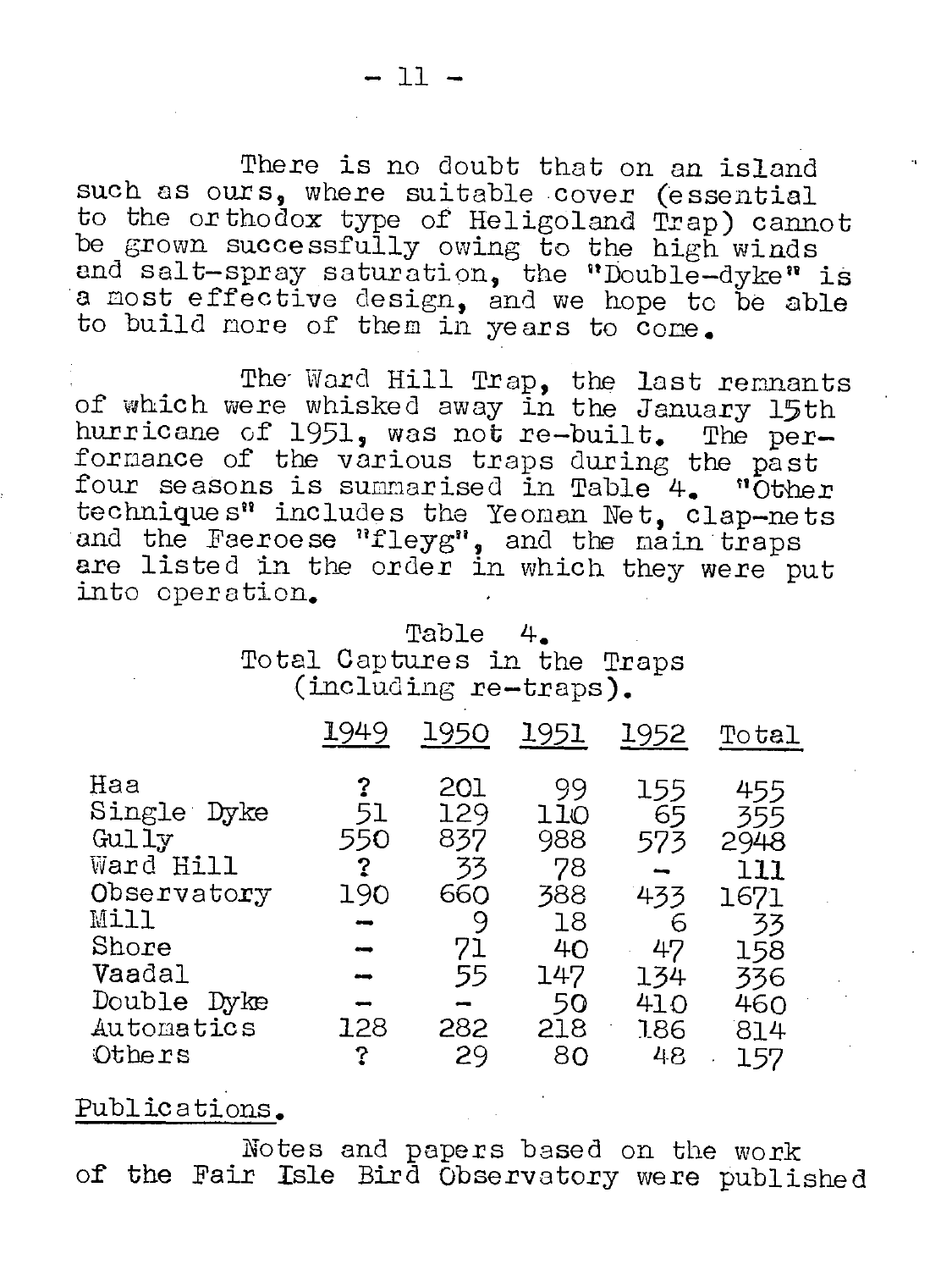in ornitholigical journals during the year as follows:

The Scottish Naturalist. Vol. 64. "Migrational Drift in Britain, autumn 1951". pp. 1-18; "The incubation rhythm of the Fulmar", pp. 138-147. Notes on the occurrence at Fair Isle of Black-headed Bunting, p.48, Tawny Pipit, p.50, an aberrant Wood Warbler, p.52, Black-bellied Dippers, p.55, and a stranded Cuvier's Whale, p.123.

British Birds. Vol. 45. Spring migration studies of Red-backed Shrike (in collaboration with Alec Butterfield), pp. 247-250; Ring Ousel pp. 251-5, Wryneck and Cuckoo. pp. 255-6, and Subalpine Warblers, pp. 260-1. The Ibis. Vol. 94. "Regional variation in the distraction displays of the Cyster-catcher", pp. 85-96.<br>Irish Naturalists' Journal. Vol. 10.

"Early arrival of White-fronted Geese" (in collatoration with Robert F. Ruttledge), pp.  $263 - 4$ 

#### Bulletins.

Four Bulletins, Nos. 6-9, were issued in the course of the year to those . Friends of Fair Isle who asked to receive them. and to foreign ornithologists with whom we exchange publications. The Bulletins are apparently much appreciated for their virtue of keeping Friends in close touch with the work going on not only at Fair Isle, but also at other bird observatories such as Great Saltee. Lundy. the Isle of May, etc. We are grateful to a number of colleagues and Friends who have provided contributions to the present series. No. 6 dealt largely with the winter of 1951-2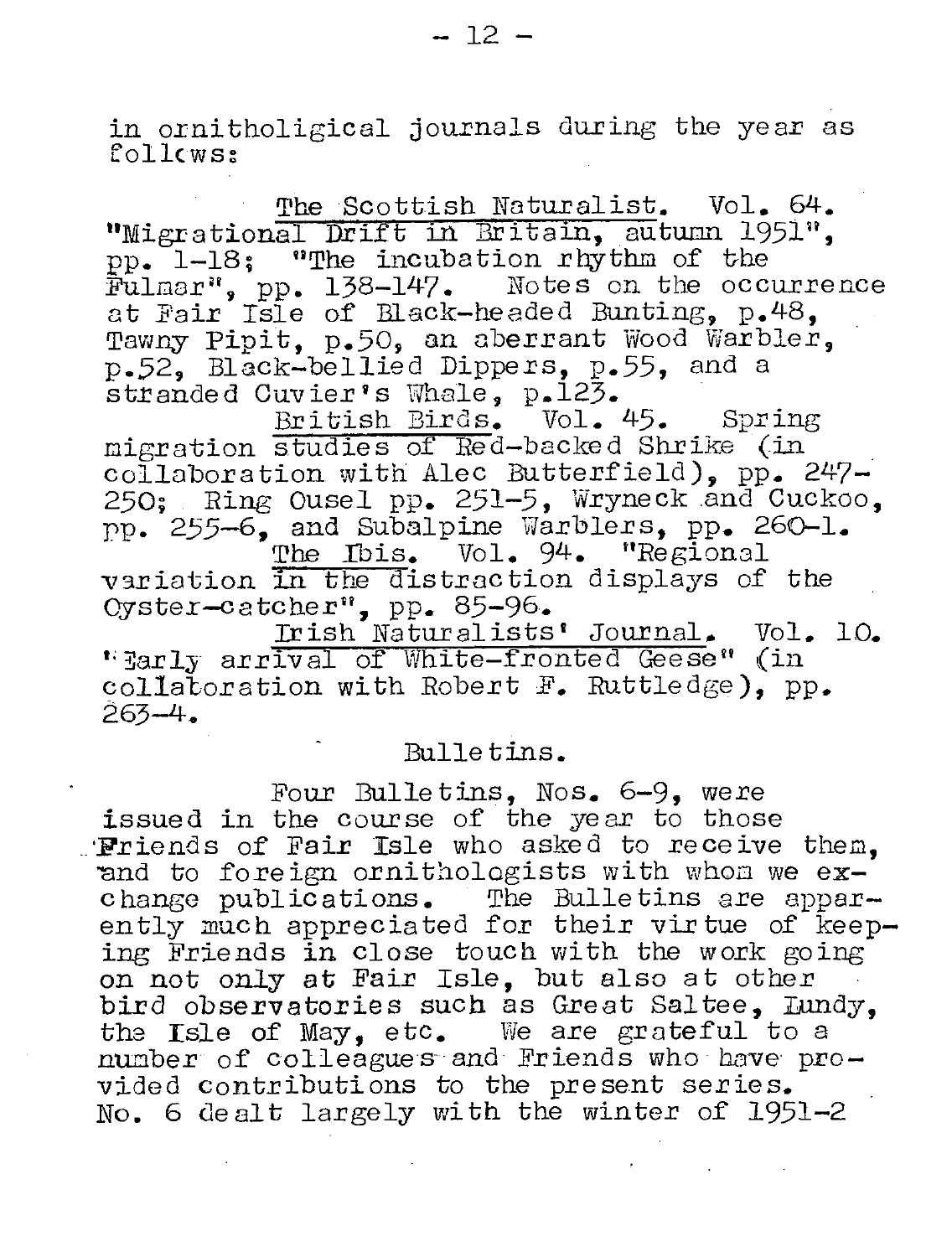at Fair Isle and with the previous year's work on ectoparasites; No. 7 was a spring migration issue with reports from the south of Shetland. the Isle of May, two west-coast observationpoints and Great Saltee, in addition to Fair Isle: No. 8 was concerned mainly with the breeding birds of the isle and the early days of the autumn migration; whilst Nos. 9 and lO contained fuller reports of the autumn season from Great Saltee, Lundy, Isle of May, Fair Isle. Tarbatness and two points in south-west Norway, in addition to a valuable paper by Carl-Fredrik Lundevall on bird-species which have extended their range to Scandinavia within recent years.

#### Ec to parasites.

The study of the infestation of migrants and resident birds by fleas, flatflies (genus Ornithomyia), ticks and mites was continued along much the same lines as in previous years. This was our first full season employing the technique of examination described in the 1951 Annual Report<br>(p.13) and consequently much more attention was paid to the spring period than in former years.

The spring was undoubtedly the best season for bird-fleas, and infestation in May was very high: a detailed account of the observations made at this time is contained in Bulletin No.  $7(85)$ , and a study of the situation revealed by the season's collecting is being undertaken by the Hon. Miriam Rothschild. to whon all the specimens were sent.

As in previous years, Ornithomyia did not become common until early July when we began to trap the juvenile Wheatears, Meadow and Rock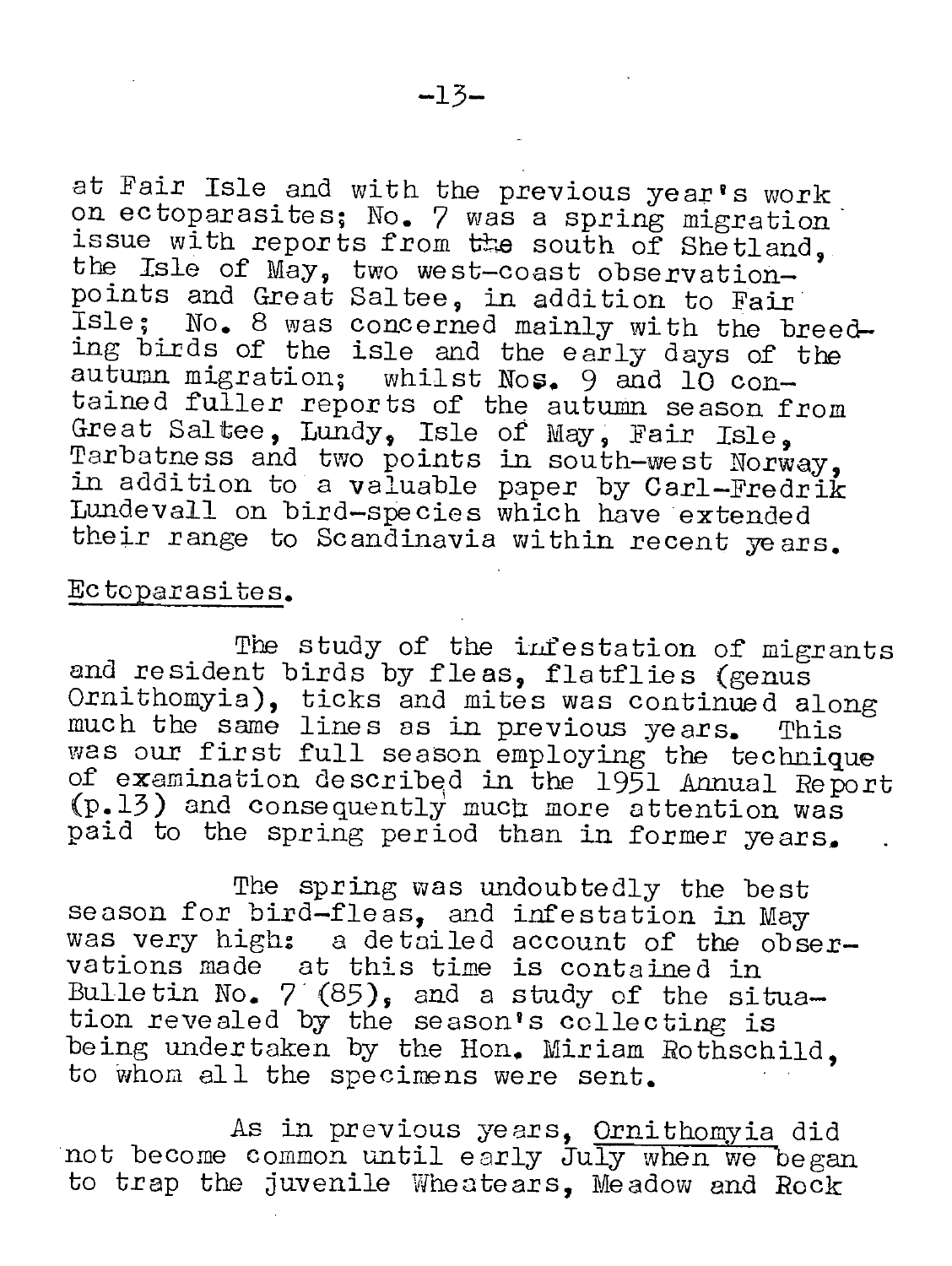Pipits, Twites and Starlings bred on the isle. The total number of flies collected was greatly in excess of last year's and is shown by host-species in Table 5. Mx. *R.* Edwards, who is working on the flies, spent a fortnight at the Observatory in July. The experiment was made of "marking" flies and releasing them on selected hosts in the hope of learning something of their movements, and one "recovery" was made from the same bird after a lapse of seven days. A full investigation of this kind, which might threw light on questions of dispersal, hostpreference (if any) and other aspects of the preierence (if any) and bonding begins of the preto carry on with this work in 1953 if a suitable marking me thod can be found.

Table 5. No. of Flatflies collected, by Host-sp.

| Species                                                                      | Total<br>Examined Infested Flies     | Number                           |                                     | Total Average                                |
|------------------------------------------------------------------------------|--------------------------------------|----------------------------------|-------------------------------------|----------------------------------------------|
| Starling<br>Rock Pipit<br>Meadow Pipit<br>Wheatear<br>Twite<br>House Sparrow | 112<br>241<br>190<br>250<br>85<br>13 | 53<br>61<br>54<br>122<br>14<br>2 | 163<br>114<br>102<br>285<br>18<br>ろ | 3.OZ<br>1.87<br>1.89<br>2.34<br>1.28<br>1.50 |
| Totals                                                                       | 891                                  | 306                              | 685.                                |                                              |
| the purposes of the above Table.<br>$_{\rm{FOT}}$                            |                                      |                                  |                                     | $"$ re $-$<br>all                            |

traps" are treated as new birds.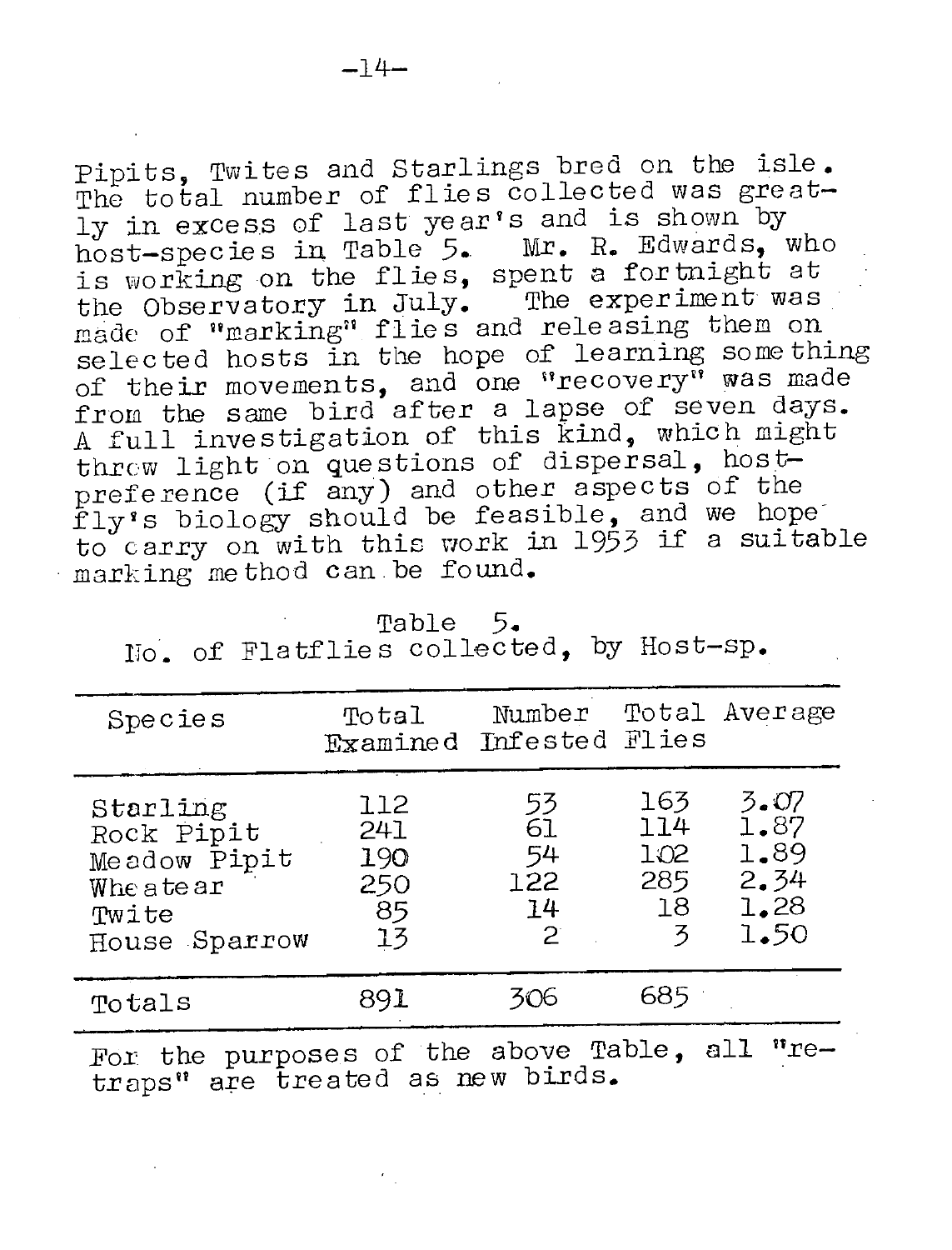#### Breeding Birds

For the first time fox a long number of years the Ringed Plover nested on the island, a pair rearing four chicks on the Vaasetter moor. Snipe were present, and "drumming" was heard frequently, in the bog between the School and Church, and later in the marshy Gilsetter<br>field, but breeding was not established. At field, but breeding was not established. least one and perhaps two pairs of Quail were Been or heard on most evenings in late June and July on the Barkland croft, but we were unable to locate a nest. There were about half-adozen pairs of Corncrakes, as usual, in the crof ting are a.

#### Twite.

Dur ing the period of the summer courses students spent much time in the observation from hides, of events at two nests of the Twite, and it is hoped to publish a full account of these observations at some future date. A preliminary note on the first nest, with a table showing the growth-rate of the young, appeared in Bulletin No. 8 (93). The population study of the island's Wheateaxs was further investigated and a note on this subject appears in Bulletin No. 8 (87).

#### Fulmar.

During the early summer a close watch was kept on three pairs of Fulmars, and this resulted in interesting discoveries concerning the behaviour of the birds during the incubation-<br>period. An account of the study has appeare An account of the study has appeared in The Scottish Naturalist. On the last day of October the three pairs concerned had returned from their brief period at eea and were occupying their ledges daily, so we may hope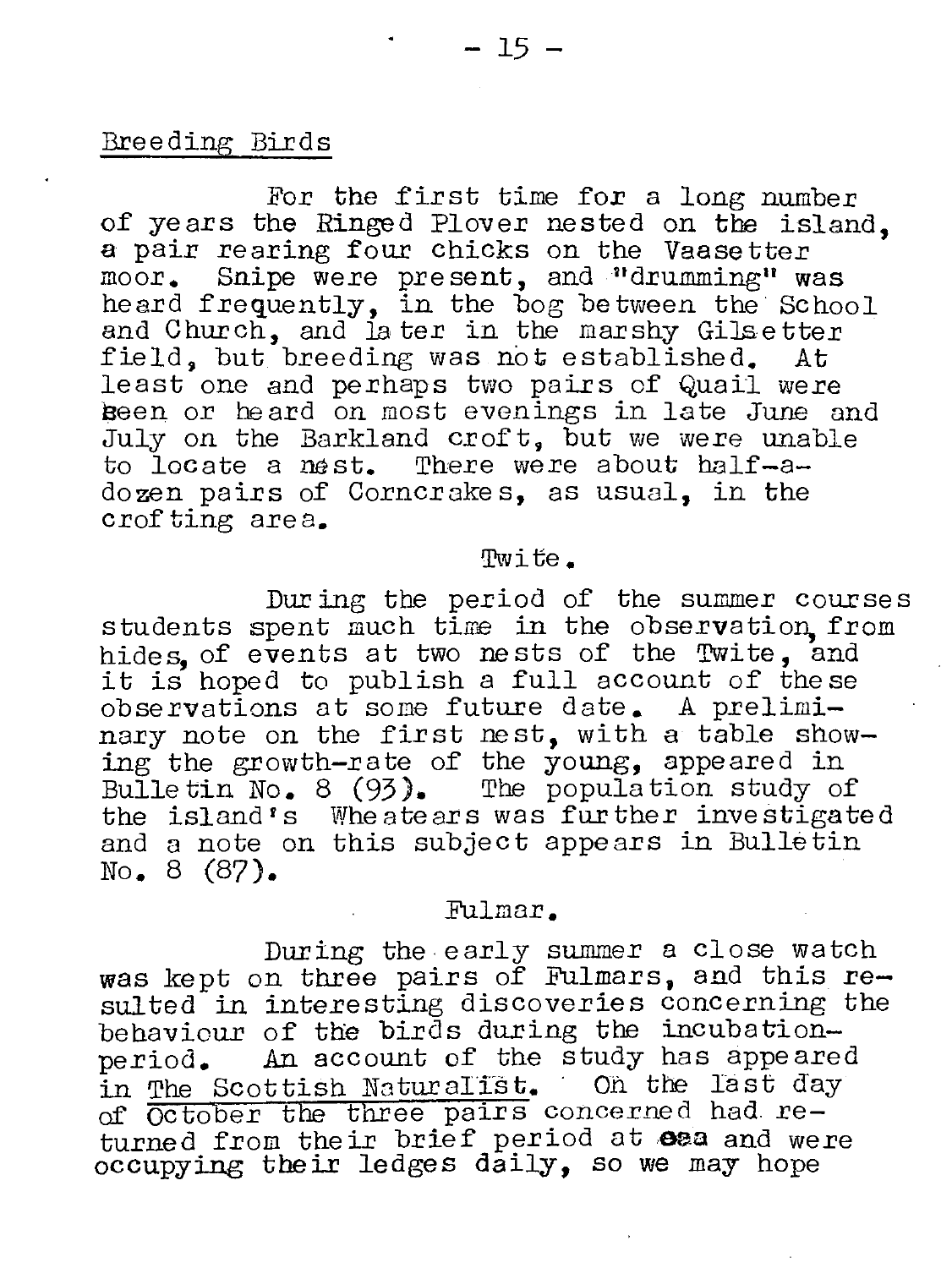for more information from them in 1953. We had hoped to capture more adult Fulmars for ringing by means of the Faeroe se "fleyg", but in the late summer the wind, which was mainly from the north-east, was not suitable End very few birds were flying close enough to the best catching-sites. One Fulmar, ringed on a nest at Shaldi cliff in 1951, was re-captured from its egg at the same place in July 1952.

#### The Skuas

The Arctic Skuas had their best season ever: the colony increased to 33 pairs, of which only one pair corony increased to by pairly, or which only one pair rafied to fay. Of the remainder, one point only her used birds reached the fledging stage. This represents 82% of the eggs laid, compared with 47% in the previous bit the eggs faid, compared with the interpretation the colony over the past four years, and notes on the type solidity over the pass roar jours, and necession one ~oo *<sup>E</sup>*(86). The Bonxie or Great Skua, which is dealt with in para. 95 of the same Bulletin, had a very poor seascn, only 8 youngsters being reared by the 10 pairs.

#### Acknowledgments.

Once again we have to thank the island residents for their continued help with, and interest in the work of the Bird Observatory, and for their permission to cbserve birds among their crops in the autumn. A numter of Friends have made donations or presentations of laboratory, library and other equipment, and for the se we are very grateful. Thanks are also due to Dr. A.C. Stephen of the Royal Scottish Museum for the loan of an excellent working-collection of birdskins, and to the Perth Museum and Art Gallery for the continued use of material from the  $J_{\bullet} G_{\bullet}$  Millais collection.

> K. WILLIAMSON (Dire c tor).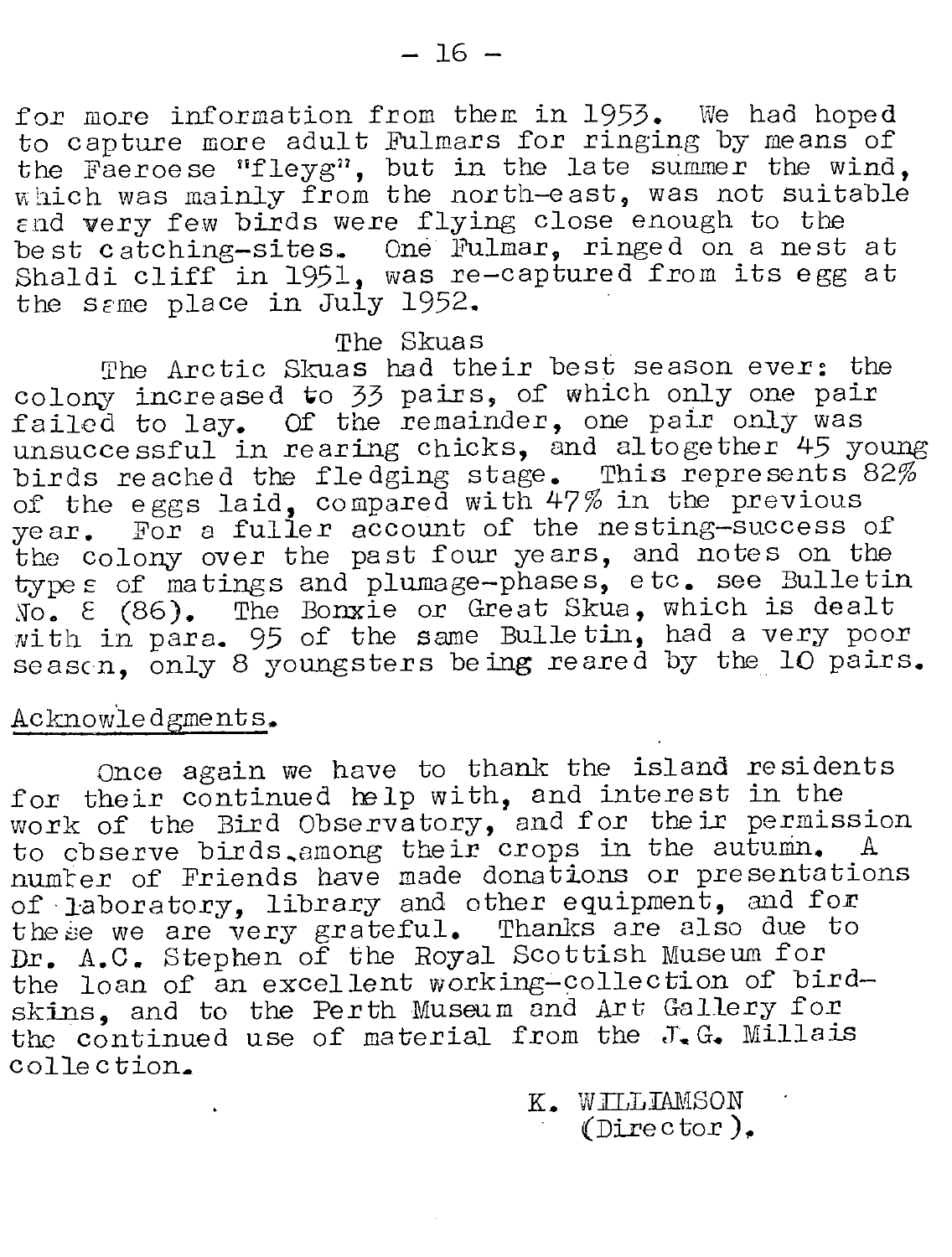#### Treasurer's Report

You will remember that last year I called your attention to the fact that our  $ex$ penditure was £886 in excess of our income, and that at the same time I detailed the steps that we proposed to take to remedy this serious state<br>of affairs. This year, as you will see from This year, as you will see from the accounts, I am glad to report that the deficit has been turned into a profit: small it is true, but still a profit. And this in spite of that fact that many friends of Fair Isle have been forced to cancel their subscriptions as a result of the general tightness of money.

If you look at the comparative figures for the two years in the revenue account, you will see that subscriptions are down from £452 to £228, a serious drop, but one which is partially offset by the fact that more people are paying by Deed of Covenant. The increase under the latter heading is £79, from £392 to £471, with a consequent further increase as against last year in the amount of<br>Income Tax recoverable. Taking the three Income Tax recoverable. headings together - subscriptions, subscriptions under covenant and tax recovered- the over all decrease from last year is only £108. But the fact remains that well over a hundred people, albeit in most cases reluctantly, have found it impossible to continue to subscribe.

Our income as a whole was up by £341, due to a very successful lecture and to a good figure for donations.

Our expenditure was cut all round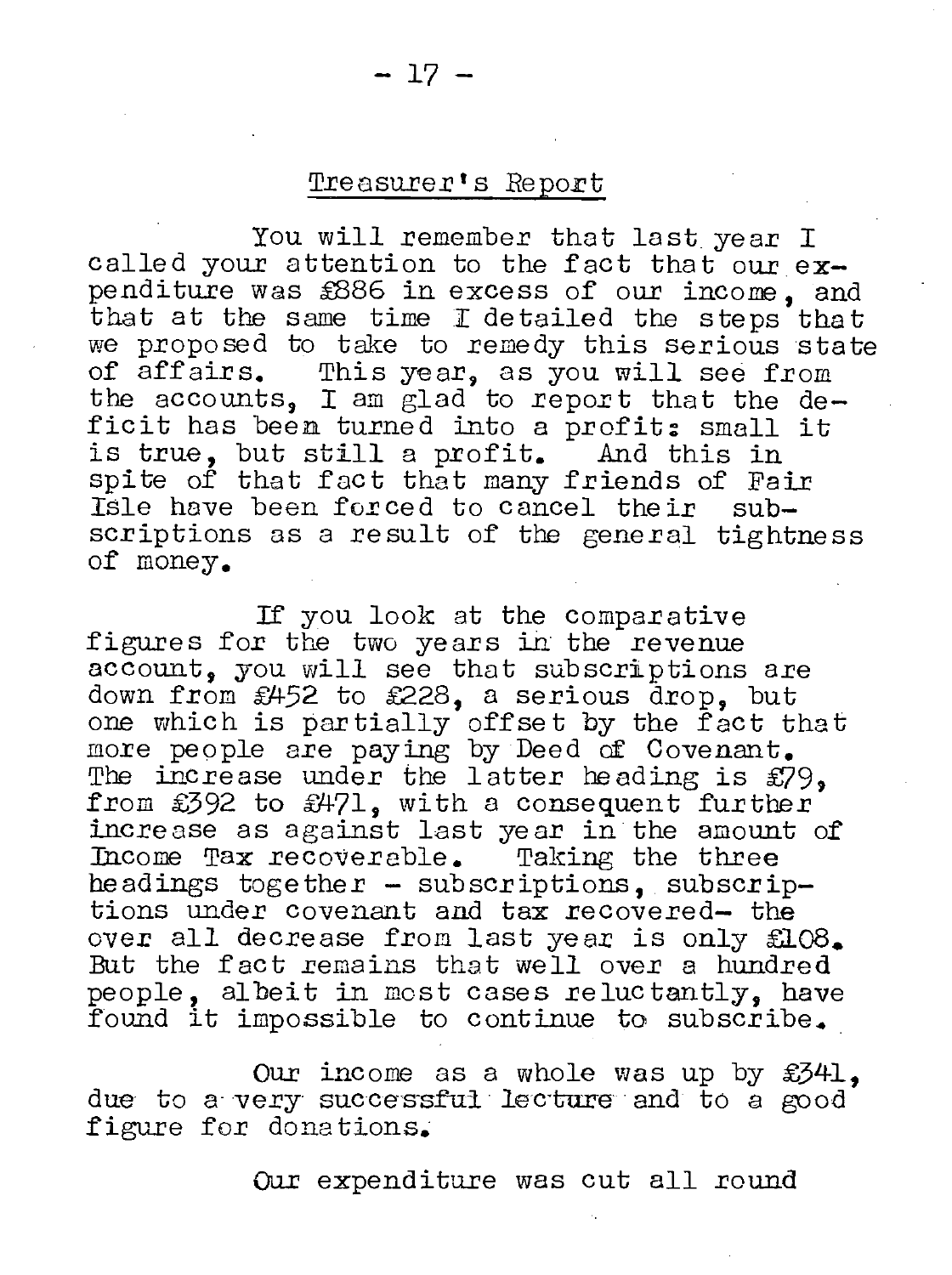and reduced by £609. The comparative figures gnd reduced by EOO9. The comparative ligt<br>for the Hostel are a little misleading and should be read in conjunction with those for rates, taxes and insurance. The latter are a more or less fixed liability and the drop from £261 to £183 is the result of charging against the Hostel certain items of insurance etc. which were not charged against it last year. If. therefore, we assume rates, taxes and insurance to be a static figure at  $£261$  the loss on the Hostel has not increased to  $$370$  but decreased to £292.

So long as we continue to run on the same lines, the Hostel will always be a liability. As I have explained in the past, unless kept permanently fully booked the Hostel is an uneconomic proposition. It is unlikely ever to be fully booked throughout the season, yet, since it is indispensable we have just to do the best possible and face the annual 10.8s.

It is perfectly clear that if we are to continue to break even in coming years we must try to keep our expenditure in the region of £1,600, and at the same time boost our income by at least £300 to £400 a year from outside sources such as lectures and donations.<br>This we will endeavour to achieve. But I This we will endeavour to achieve. would emphasize how much each one of you can help by publicising the Bulletins and encouraging others either to join as Friends, to sign a Deed of Covenant, to make a donation or to le ave a legacy, however small.

You will see from the balance sheet that last year we received a legacy of  $L$ ,000, a generous and welcome gift under the Will of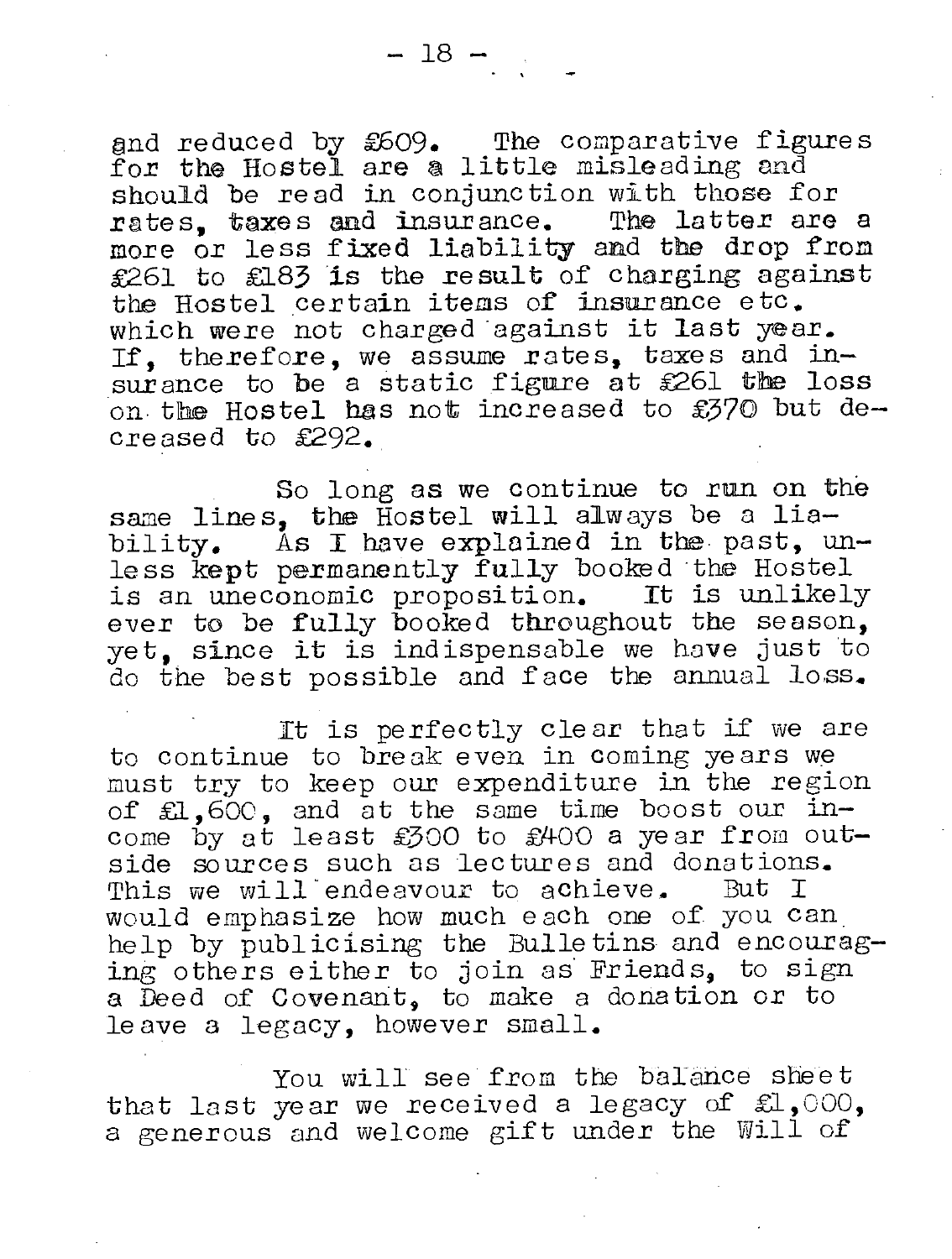the late Mrs. Wilkie of Tarbert, Argyll. We should like to use this gift to start a Capital Endowment Fund, which over a period of years might grow to sufficient proportions to ensure a permanent income for the Trust. This would enable us eventually to broaden the scope of our researches in the fields both of migration and of general ornithology. The success of such a fund depends on the generosity of every one of us. We cannot all give four or even three figure donations, or leave four figure legacies, but we can, as Mrs. Wilkie did, remember that there is a Fair Isle Trust and that the work it is doing will only be possible in the future provided we can build up such a Capital Fund.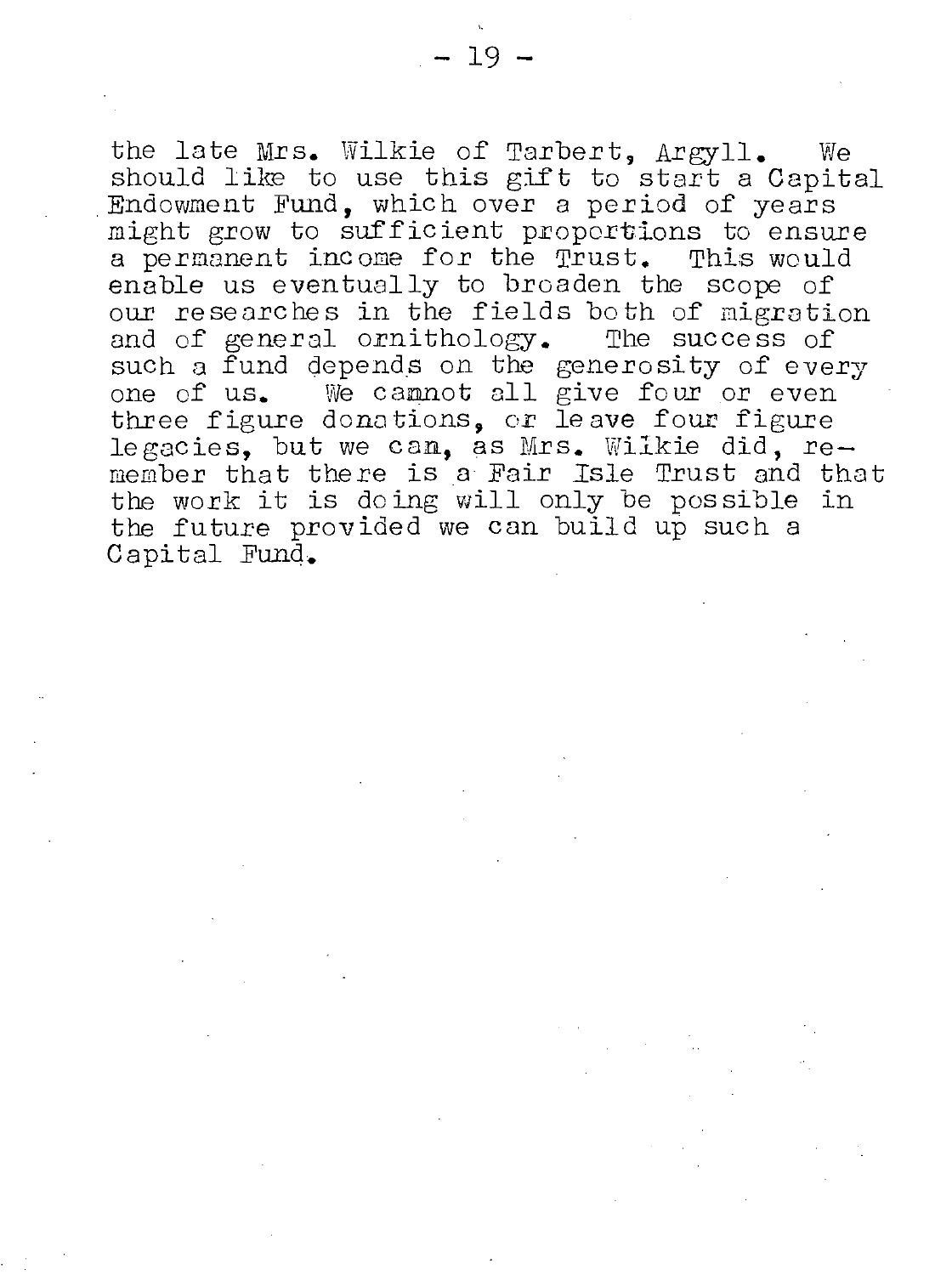#### FAIR ISIE  $B1$

REVEN

For Year ended

 $R$  E C

1951

| £ | $392:18: -$<br>$452:10: -$<br>52: 7:10                                                 | Subscriptions under Deeds of Covenant<br>Subscriptions from Friends of Fair Isle<br>$91:18: -$ Donations for year<br>-: -: - Proceeds of Lectures, etc.<br>Proceeds of Sale of Booklets, etc.<br>$10: -: -$ Use of Room<br>347:15:10 Income Tax recovered<br>$-z - z$ - Miscellaneous Receipts |
|---|----------------------------------------------------------------------------------------|------------------------------------------------------------------------------------------------------------------------------------------------------------------------------------------------------------------------------------------------------------------------------------------------|
|   | £ 1,347: 9: 8                                                                          |                                                                                                                                                                                                                                                                                                |
|   |                                                                                        | PAY                                                                                                                                                                                                                                                                                            |
|   | $750: -2 \rightarrow$                                                                  | £ 1,321: 8: 2 Salaries, Wages and National Insurance<br>Less: Private Contribution                                                                                                                                                                                                             |
|   | \$571:8:2<br>$250: -1 -$<br>252:2:10<br>265:17:9<br>261:11: 5<br>175: 7: 7<br>83: 6: 6 | Annual Report<br>Printing, Postages and Stationery<br>Supplies, Furniture, Furnishings, etc.<br>Rates, Taxes and Insurance<br>22:19: 6 Iantern Slides, etc.<br>Travelling Expenses<br>351: 4: 2 Loss in respect of Hostel<br>Administration and Petty Cash                                     |
|   | £ 2,233:17:11                                                                          |                                                                                                                                                                                                                                                                                                |
|   | $\epsilon$ 886: 8: 3                                                                   | Deficit for year                                                                                                                                                                                                                                                                               |
|   |                                                                                        |                                                                                                                                                                                                                                                                                                |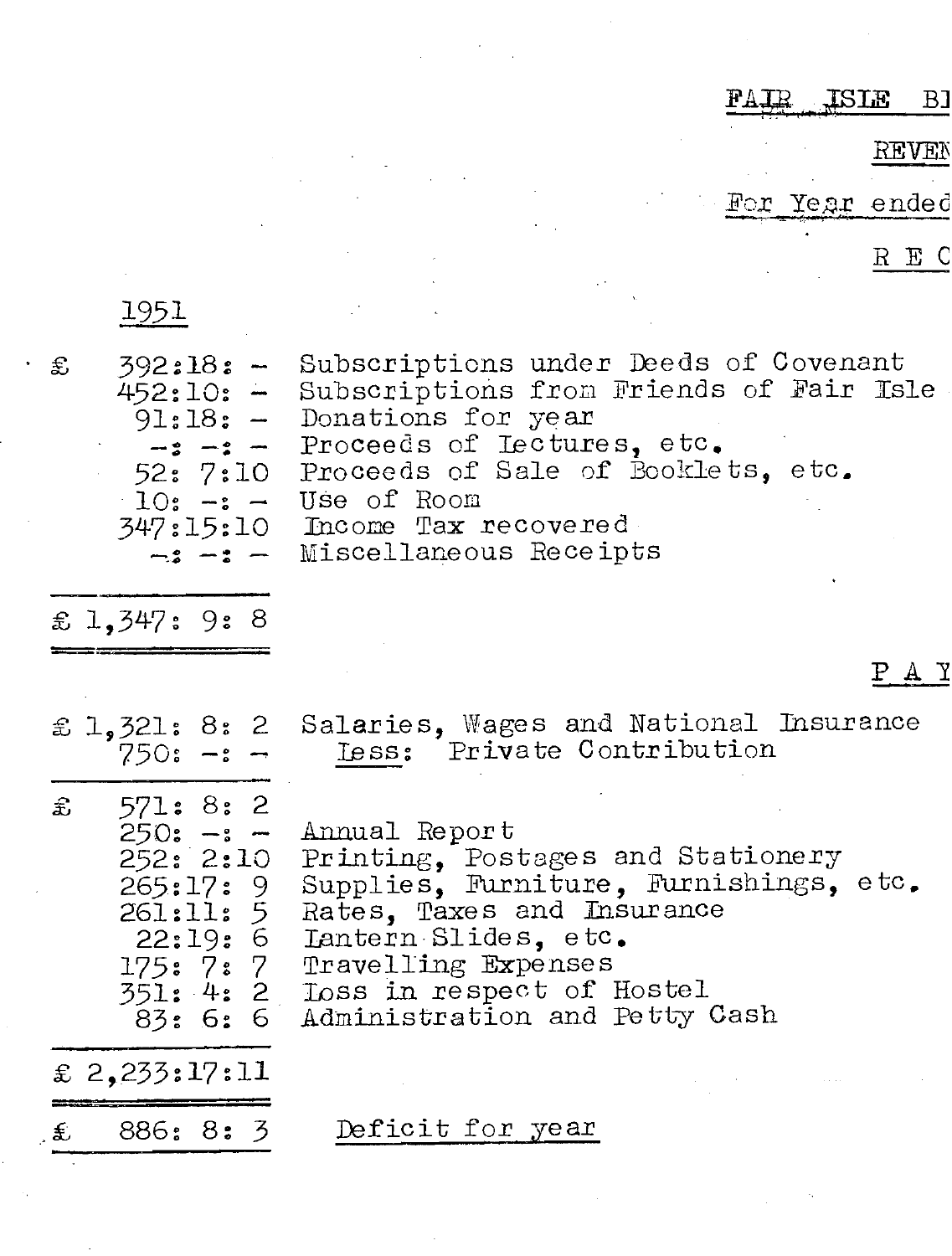OBSERVATORY TRUST

ACCOUNT

st December, 1952.

IPTS

|                                                                                                                    |                             |                            | $\mathcal{L}^{\mathcal{L}}(\mathcal{L}^{\mathcal{L}})$ and the contribution of the contribution of the contribution of the contribution of the contribution of the contribution of the contribution of the contribution of the contribution of the con |
|--------------------------------------------------------------------------------------------------------------------|-----------------------------|----------------------------|--------------------------------------------------------------------------------------------------------------------------------------------------------------------------------------------------------------------------------------------------------|
| $\mathcal{L}_{\mathcal{A}}$ , and $\mathcal{L}_{\mathcal{A}}$ , and the set of the set of the set of $\mathcal{A}$ |                             | and the state of the<br>£  | 471: 9:6                                                                                                                                                                                                                                               |
| $\mathcal{L}^{\text{max}}_{\text{max}}$ and $\mathcal{L}^{\text{max}}_{\text{max}}$                                |                             | and the state of the state | 228:10:11                                                                                                                                                                                                                                              |
|                                                                                                                    |                             |                            | 302:10: 6                                                                                                                                                                                                                                              |
|                                                                                                                    |                             |                            | $-277:14:1$                                                                                                                                                                                                                                            |
| the control of the control of the control of the                                                                   | and the control of the con- |                            | 2:11:11                                                                                                                                                                                                                                                |
|                                                                                                                    |                             |                            | $10: -: -$                                                                                                                                                                                                                                             |
|                                                                                                                    |                             |                            | 385: 4: 5                                                                                                                                                                                                                                              |
| the control of the control of the con-                                                                             |                             |                            | $10:5: -$                                                                                                                                                                                                                                              |
|                                                                                                                    |                             |                            |                                                                                                                                                                                                                                                        |
|                                                                                                                    |                             |                            | £ 1.688: 6: 4                                                                                                                                                                                                                                          |

ENTS

|                  | £ 1,161: 4:<br>750: -:                                                 |                                | 4 |
|------------------|------------------------------------------------------------------------|--------------------------------|---|
| £,               | 411: 4:<br>190:7:4<br>140: 2: 6<br>183: 8: 7<br>103:19: 5<br>370: 1:10 | 88:7:6<br>56:17: 9<br>79:12: 4 | 4 |
| Surplus for year |                                                                        |                                |   |

 $1 + 1 + 1$ 

1,624: 1: 7  $.64:4:$ £ 9

3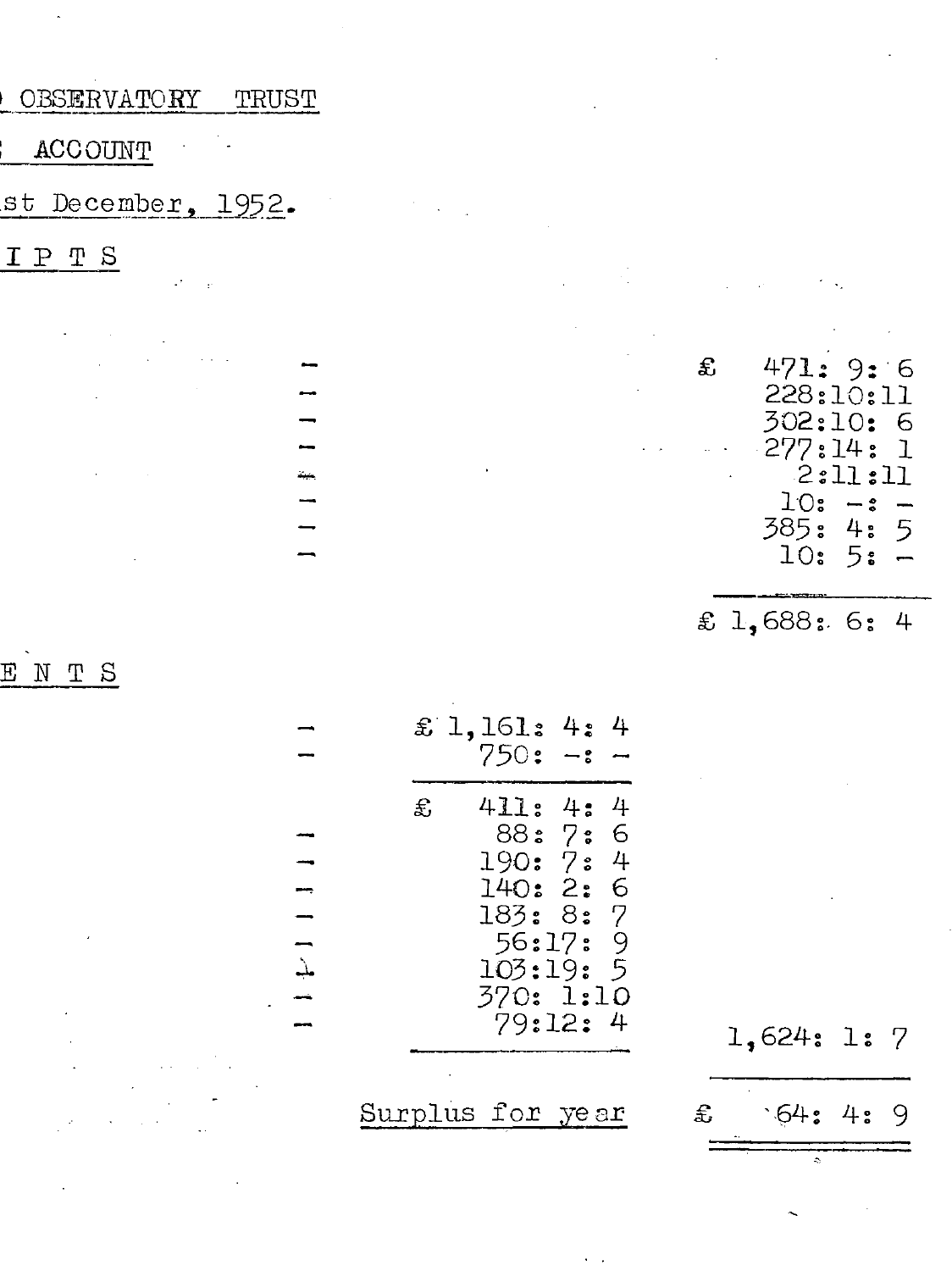## LIABILITIES.

£ 1,968:15: Sum advanced as per last Balance Sheet :  $5: -:$ Price of Huts  $£ 1,973:15: -$ Sundry Creditor<br>Hostel  $14: -:11$ 

£ 1,987:15:11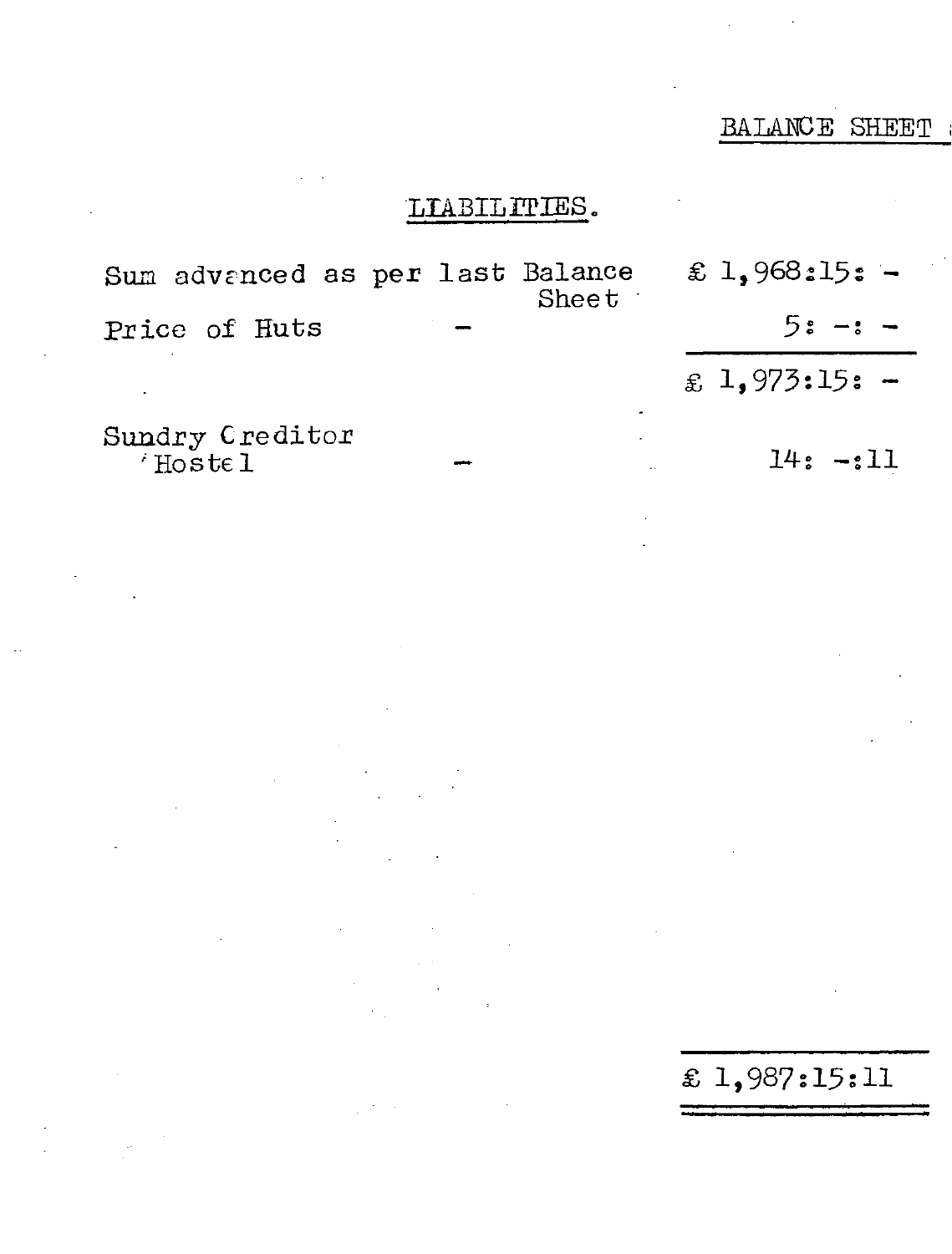# 31st December, 1952.

 $\sim$   $\sim$ 

# ASSETS

 $\rightarrow$ 

l,

| uildings, Traps, etc. per last<br>Balance Sheet                                                  | $\mathbf{\pounds}$ | $350: -: -$   |           |  |
|--------------------------------------------------------------------------------------------------|--------------------|---------------|-----------|--|
| urniture, Furnishings, etc., at Fair<br>Isle per last Balance Sheet                              |                    | $600: -1 -$   |           |  |
| furniture, Furnishings, etc., at 17<br>India Street as per last Balance Sheet                    |                    | $470: -: -$   |           |  |
| cientific Equipment, etc., as per last<br>Balance Sheet                                          |                    | $196: -: -$   |           |  |
| onsumable Stores:-<br>$$25: -1 -$<br>Food Stuffs<br>$38: -: -$<br>Livestock<br>$5: -2 -$<br>Fuel |                    | 68: -: -      |           |  |
| ${\rm Sundry}$ Debtor - Hostel                                                                   |                    |               | $8: -: -$ |  |
| ash in Bank and on Hand -<br>£ 27:18:10<br>Treasurer's Account<br>$103: -: -$<br>Hostel Account  |                    | 130:18:10     |           |  |
| Balance due by Messrs. J. & F. Anderson, W.S. 16: 1: 7                                           |                    |               |           |  |
| Deficit on Revenue Account $x = 1,213$ : -: 3                                                    |                    |               |           |  |
| [ess:<br>Surplus for year £ 64: 4: 9<br>Legacy received 1,000: -: - 1,064: 4: 9 148:15: 6        |                    | £ 1,987:15:11 |           |  |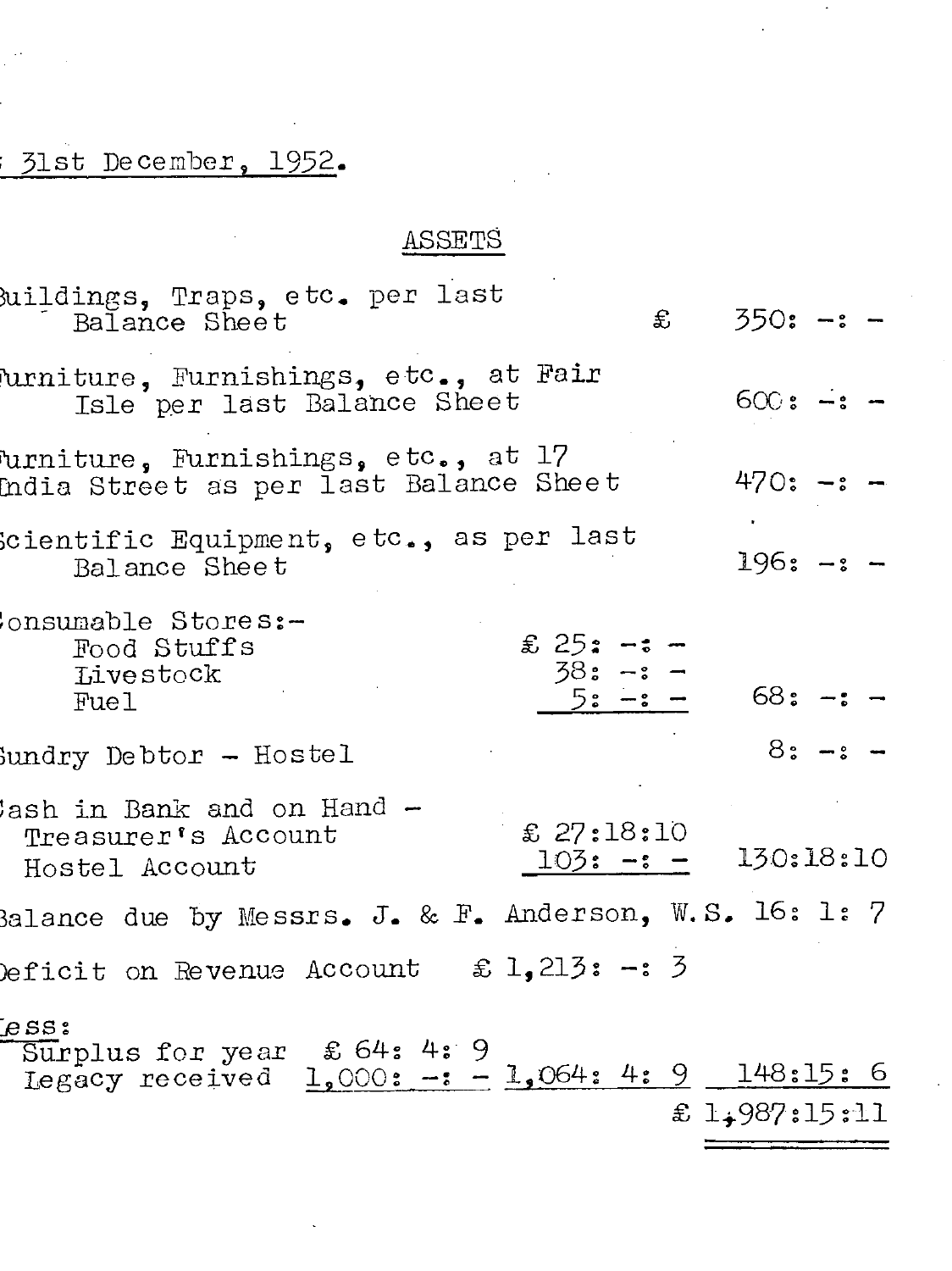$24.$ 

#### NOTICES

There are still a few vacant places at the Hostel at Fair Isle for observers who wish to see something of the Autumn Migration. and assist with the trapping, ringing and recording. The Director. Fair Isle Bird Observatory, by Lerwick, Shetland, will supply details.

These subscribers who have recently joined the Trust as Friends of Fair Isle should note that copies of Bulletins numbers 3, 4, 6, 7, 8, 9 and 10 are still available if required. There are also a number of cories of reprints of various papers and of the 1951 series of Bulletins available. Aprlication should be made to Mr. George Waterston, Hon. Sec. Fair Isle Bird Observatory Trust. 35 George Street. Edinburgh. 2.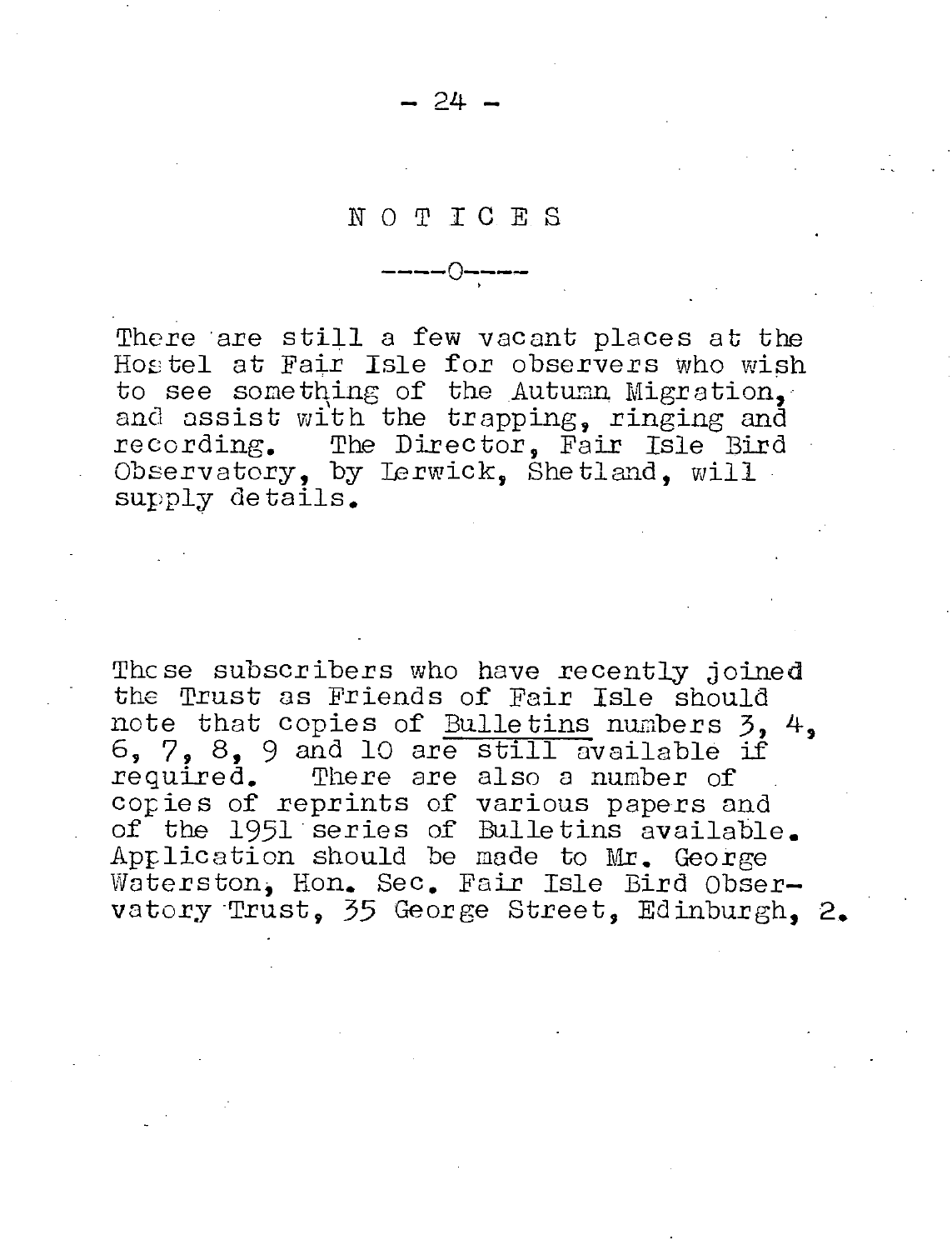#### **THE**

- 25,

#### FAIR ISLE SLIPWAY FUND

As all visitors to Fair Isle well know, the good ship The Good Shepherd is the islanders' one and only link with the outside world. Should any misfor tune overtake her as a result of the winter storms, this small and isolated community would be faced with very great hardship. The security of The Good Shepherd, now and in the future, is of vital importance to their well-being.

At present The Good Shepherd lies snugly at her moorings in the North Haven between trips in the summer months. But when the winter storms begin at the end of September and she must be hauled on to the slipway immediately after each run to and from Shetland. Often this hauling has to be done in darkne ss and driv ing rain, and always it requires the help of every able-bodied man on the island.

The population is now perilously near the threshold below which it would be impossible to man the winch for hauling The Good Shepherd to safety. The situation is critical. Fully alive to this fact, the Zetland County Council has approved a scheme for re-building the slipway and installing a power-driven winch, and work on this invaluable improvement is proceeding, and it is hoped the job will be comple te before the winter begins.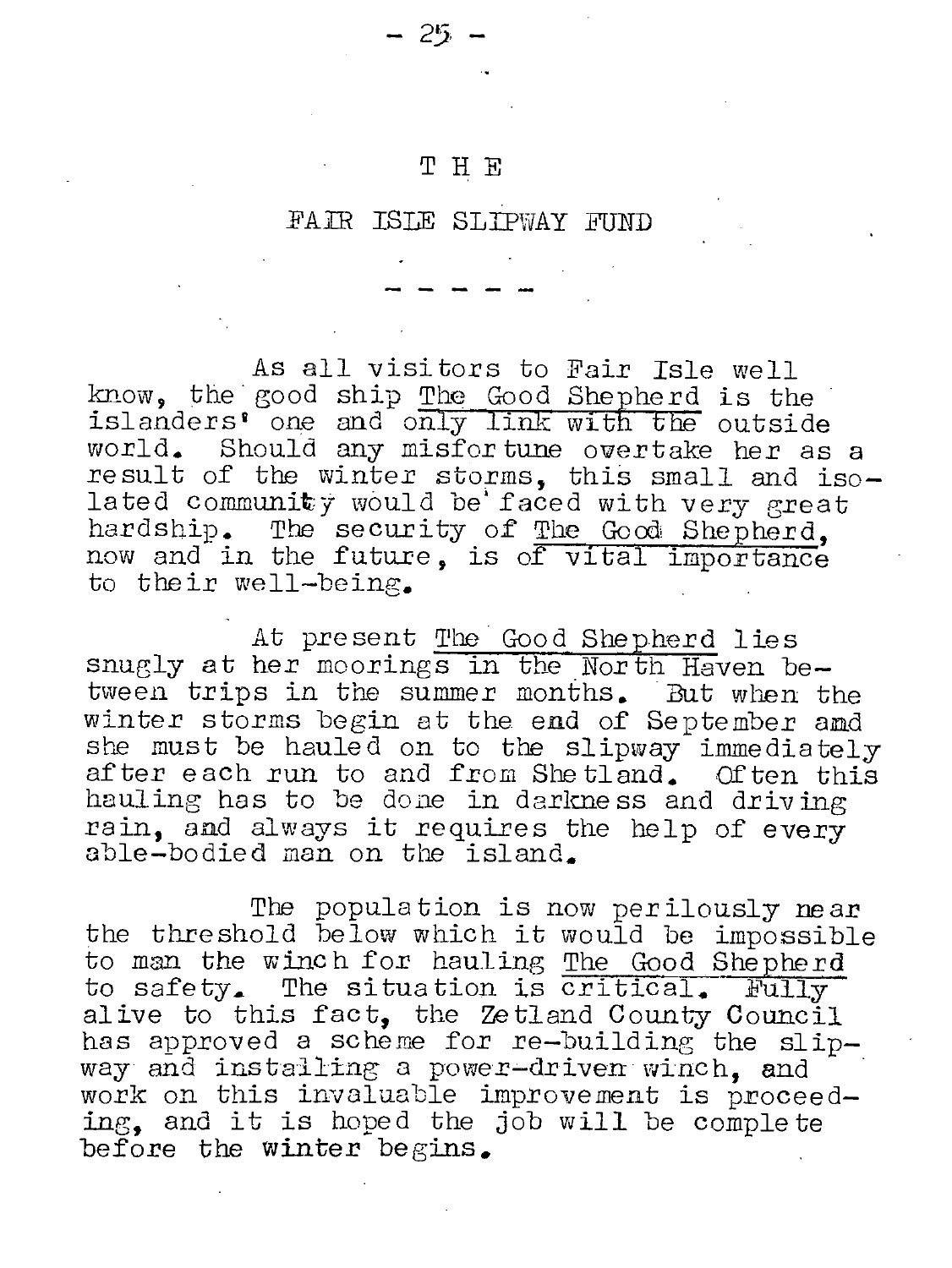The Zetland County Council has asked the islanders if they will make a contribution towards the cost of this work, and an islanders' Committee has been formed to devise "ways and means" of raising a substantial sum to this end. As a first step, a collection among the  $\frac{1}{2}$  is a matrix of  $\frac{1}{2}$  of  $\frac{1}{2}$ .

The Committee would greatly like to add substantially to this sum. and they have plans for doing so. Meanwhile, they would like to appeal to all Friends of Fair Isle to give them a little help. Any contribution, no  $m$ atter how small, will be most welcome, and will be acknowledged with very real gratitude.

Gifts may be sent to me, or they can be forwarded direct to the Hon. Treasurer of the Slipway Fund Committee, Mr. Jerorne Stout, Lower Leogh. Fair Isle.

K. WILLIAMSON.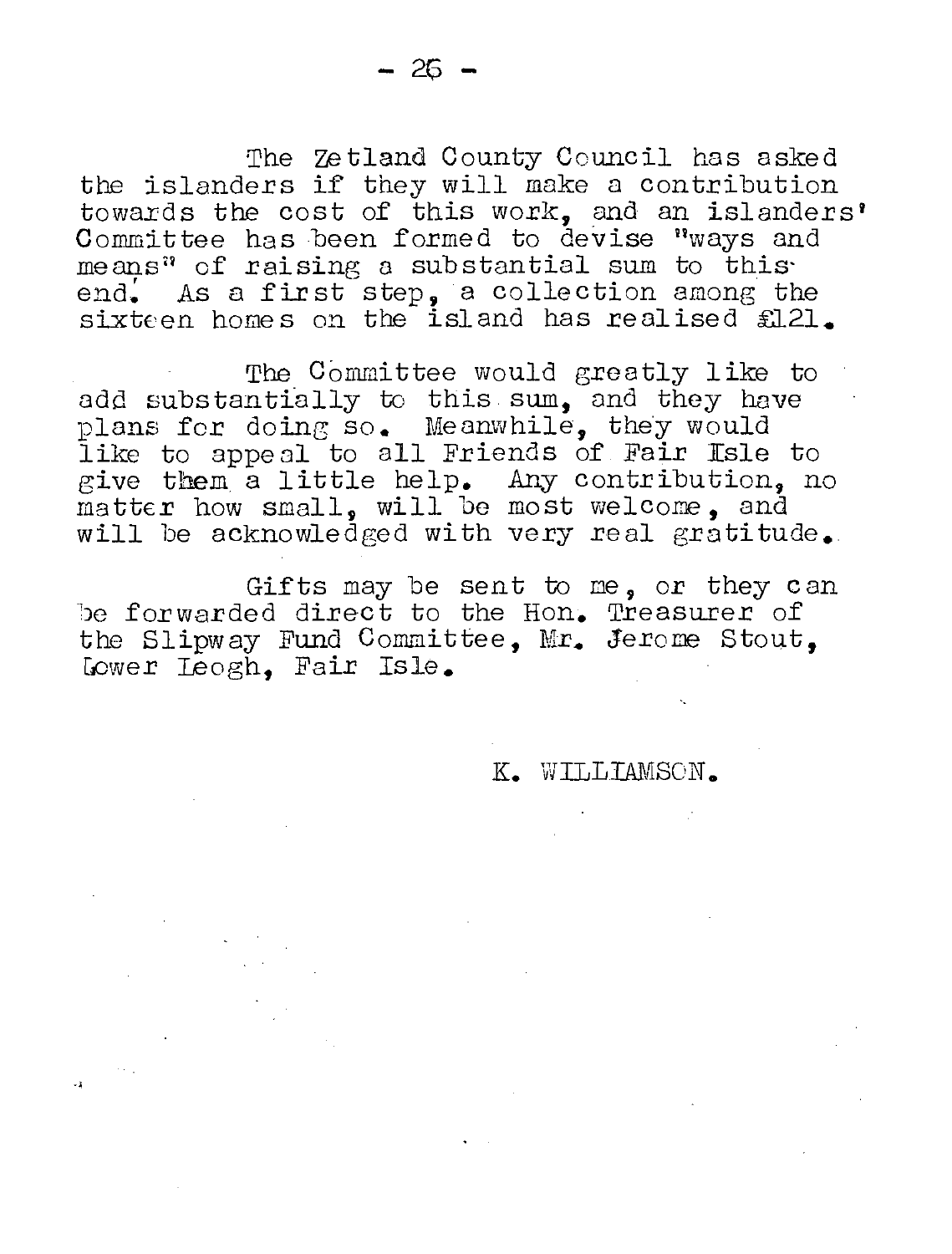#### REPORT OF

# THE ISLE OF MAY BIRD *OBSERVATORY* AND FIELD

STATION COMMITTEE 1951-2

The last report in this series, by A.G.S. Bryson, appeared in The Scottish Naturalist for  $1951$ ,  $63$ :  $56-63$ . During the two years that have elapsed active field-work was carried on from the end of March until the end of October, and in addition to the observations made on migratory birds much useful work was done (in par-<br>ticular by Dr. W.J. Eggeling in 1952) on the status and breeding habits of the residents and summer visitors.

#### **1.** Bird Ringing

The total of birds trapped and ringed in 1951 was the highest obtained in any season. the result of a splendid autumn migration which reached its zenith with the big movement of Robins (Erithacus rubecula) on the first days of October. In all,  $2,901$  birds of 57 different species were marked, these including 784 nestlings. By comparison 1952 was a poor year for continental passage-nigrants and the total of 1,926 birds (including 198 nestlings) was the lowest since 1948.

Interesting recoveries continue to accrue from this work, and have been or will be published in the repor ts of the Bird Ringing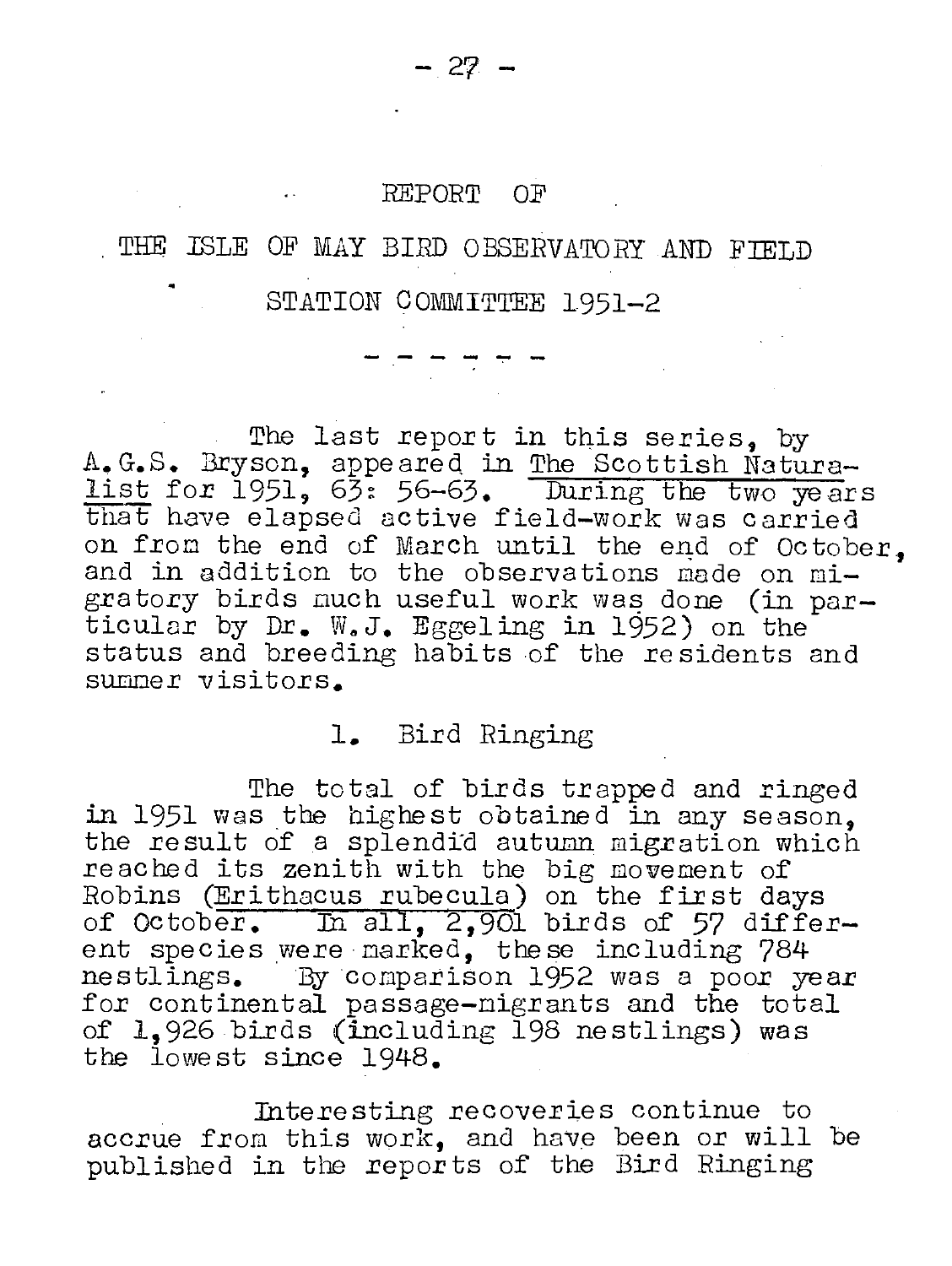Committee of the British Trust for Ornithology. Most interesting return concerns a Goldcrest (Regulus regulus) ringed on 28th October 1952 and recovered in Holstein, Germany, on 8th February 1953. This is only the second longdistance journey of a Goldcrest of which the scheme has any record, and in both cases the birds were marked at the Isle of May, the first cne travelling to Wales. These instances suggest that the ring does not impede the nornal activities of this tiny bird (which weighs from 4 to 6 gm.). as many people have claimed.

During the 1952 season a new trap was built in a gully among the rocks south of Kirk Haven.

#### 2. Selected Species

The following are the most interesting occurrences of migratory birds during the  $t_{\rm WO}$  years  $\sim$  single birds only, unless otherwise stated. The nomenclature used accords with the B.O.U. Check List published in 1952.

- Red-necked Grebe Podiceps grisegena. 13th-15th September; and Ist, 3rd, 28th and 30th October 1952. There are two previous records.
- Scoty Shearwater Procellaria grisea. 21st September 1952.
- Barnacle Goose Branta leucopsis. 7th September 1952.

Canada Goose Branta canadensis. 5th April. 1952. The second record for the island.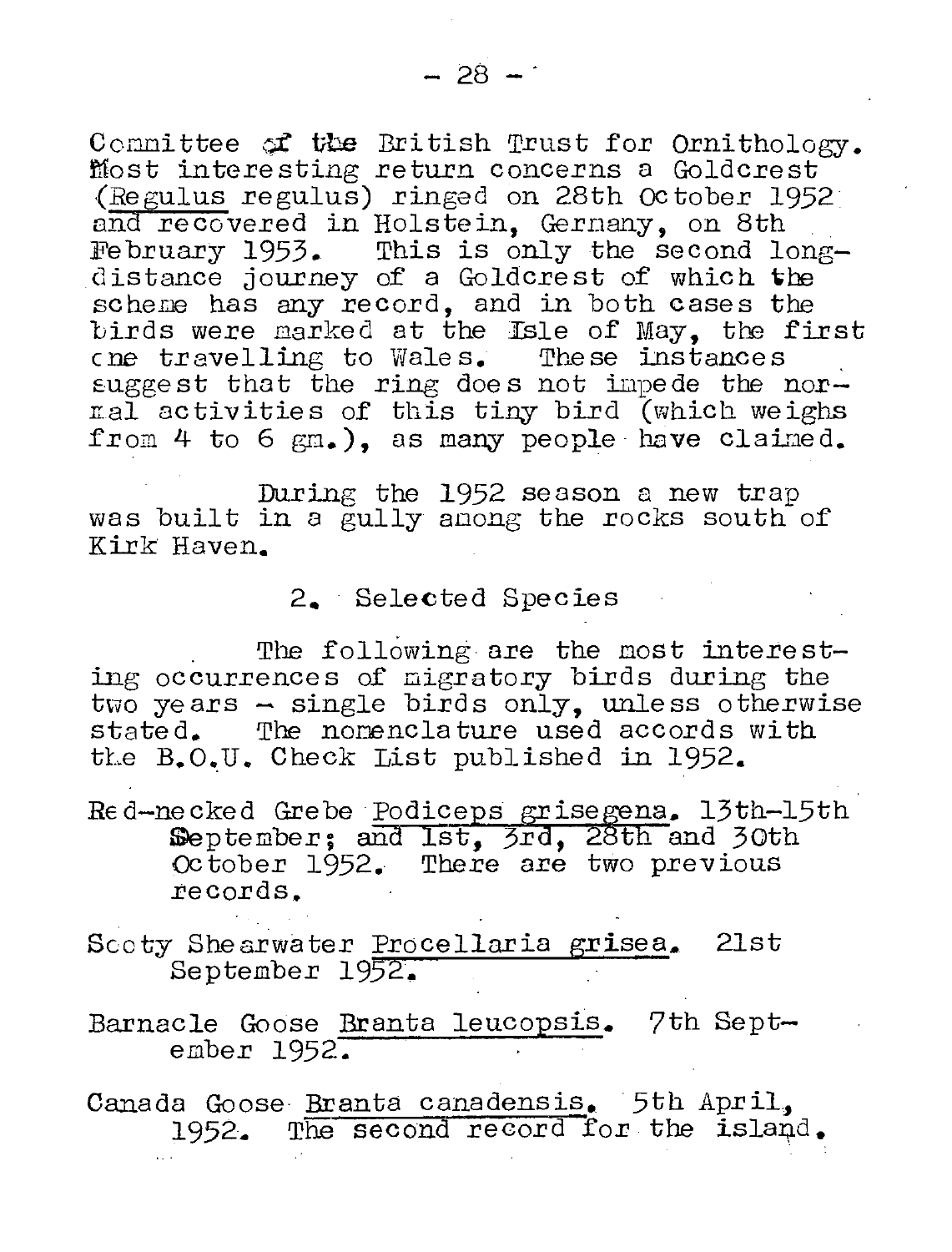$\mathbb{X}\times\mathbb{X}$ 

Quail Coturnix coturnix. 20th May 1952. The third spring record.

Ponarine ine Skua <u>Stercorarius pomarinus</u>. 18th<br>September and two on 22nd September 1952.

Glaucous Gull Larus hyperboreus. 26th September

Little Tern Sterna albifrons. 23rd September

Turtle Dove Streptopelia turtur. 19th-22nd May and 2nd June, also lOth September 1952.

Nightjar Caprinulgus europaeus. 28th July 1952.

Roopoe Upupa epops. 2nd-3rd May 1951.

Wryneck Jynx torquilla. One or two, 1st-3rd May 1951.

 $\mathtt{Woodlark}$ ark <u>Iullula arborea</u>. 12th and 14th<br>October 1951.

Shore Lark Eremophila alpestris. 2nd October from 1951, 6th with two next day, again one or two the to 8th October, and one on 15th.

Hooded Crow Corvus eornix. An unusual nunber and fourteen on 15th. For a note on the in nid-OCtober 1951, with seven on 13th recent and fourteen on 15th. For a note on the<br>recent status of this bird in the Forth<br>area, see Bryson (op. cit.), p. 56.

long-tailed Tit Aegithalos caudatus. Parties<br>Of eight on IOth Octobre of eight<br>25th Octo OCtober on lOth October 1951 and six on<br>ber 1952 are believed to have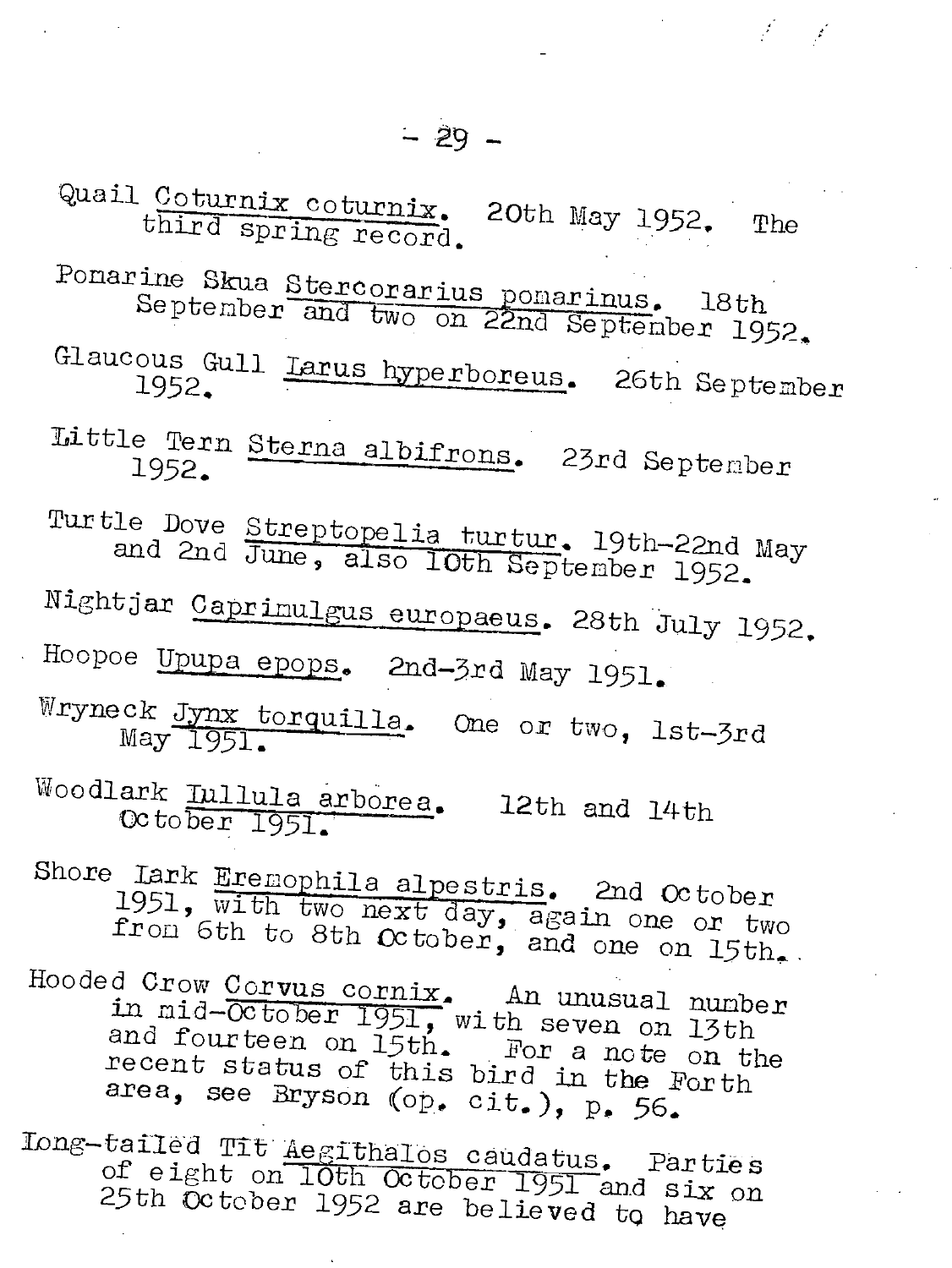$\mathbf{v}_i$ 

#### been visitors from the mainland.

£tonechat Saxicola torquata. A pair on 3rd October, single birds from 16th-18th and on 27th October 1952. See Bryson (op.  $\text{cit.})$  p. 60.

- Black Redstart Phoenicurus ochruros. The spring records in 1951 were of single birds between 21st-23rd April and on 3rd. 6th and lOth May, In 1952 there was a fenale on 19th  $-$  20th March, another on 16th-17th April, two birds on 18th and one on 27th. Three arrived on 13th October, another on 20th, a male was present on 23rd-24th. and there were two birds on the next two days.
- Nightingale Luscinia megarhyncha. The fourth and fifth Scottish records were noted on 30th April - 1st May 1951, and from 16th-22nd May 1952. The latter, which was<br>trapped, put on 3.9 gm. to reach a weight of 25 gm. in four days from its arrival. It was heard singing by several observers.
- Robin Erithacus rubecula. Over 600 were on the island on Ist and 2nd October 1951, the numbers gradually decreasing from then on until 10th, and during this period 297 Robins were ringed.
- Grasshopper Warbler Locustella naevia. 17th and 24th April 1951.
- Sedge Warbler Acrocephalus schoenobaenus. The spring of 1952 was an exceptional season. and a note on their movements appears in Bull. Fair Isle B. Obs. no. 10 para. 120.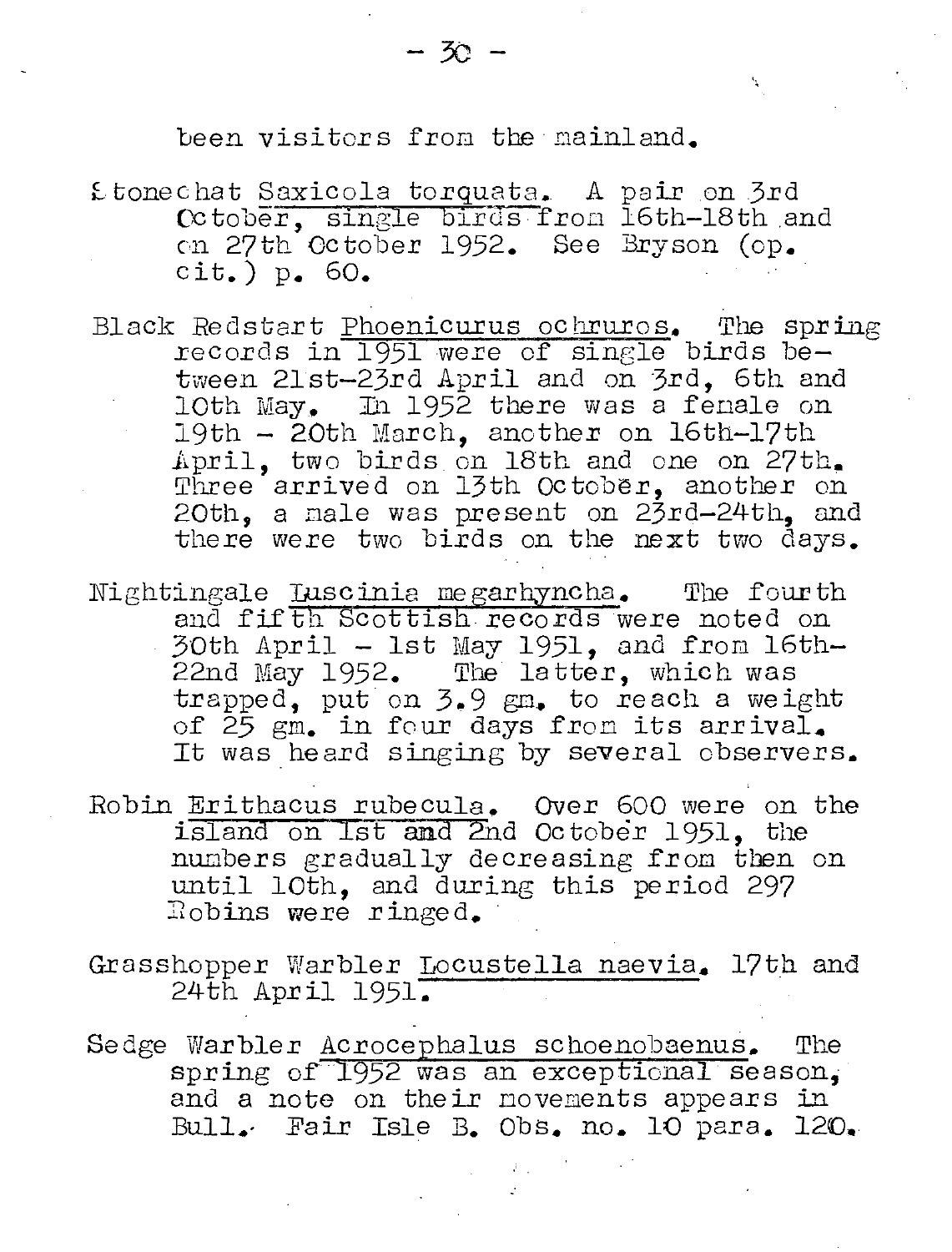Icterine Warbler Hippolais icterina. 8th-10th August and 1st-4th Septenber 1951.

Barred Warbler Sylvia nisoria. 6th-8th October 1951 and 8th-9th August 1952.

- Chiffchaff Phylloscopus collybita. Two trapped on 10th April 1952 constitute the earliest spring records of this species on the isle. In both autumn seasons there were novements of "Northern Chiffchaffs" approximating to the Scandinavian race Ph. c. abietinus. These occurred between Ist and IOth October 1951 (with a peak on 2nd, as at Fair Isle), followed by a single bird from 13th-16th and one or two from 29th to 2nd November. In 1952, apart from a single bird on 1st October, novement was not until 19th-25th October, with six birds daily between  $22nd-24th$ , - nearly a week later than the peak of passage through Fair Isle.
- Wood Warbler Phylloscopus sibilatrix. 13th<br>September 1951. In 1952 recorded on 5th and 16th-17th May, 12th and 29th July. and 10th August.
- Yellow-browed Warbler Phylloscopus inornatus. 11th October 1951.
- Pied Flycatcher Muscicapa hypoleuca. The biggest spring novement is represented by six on 6th and twenty on 7th May 1951. The best autumn passage, of eighteen birds on 7th September 1951, coincided with a northeasterly airflow between south-west Norway and the east coast, along the eastern side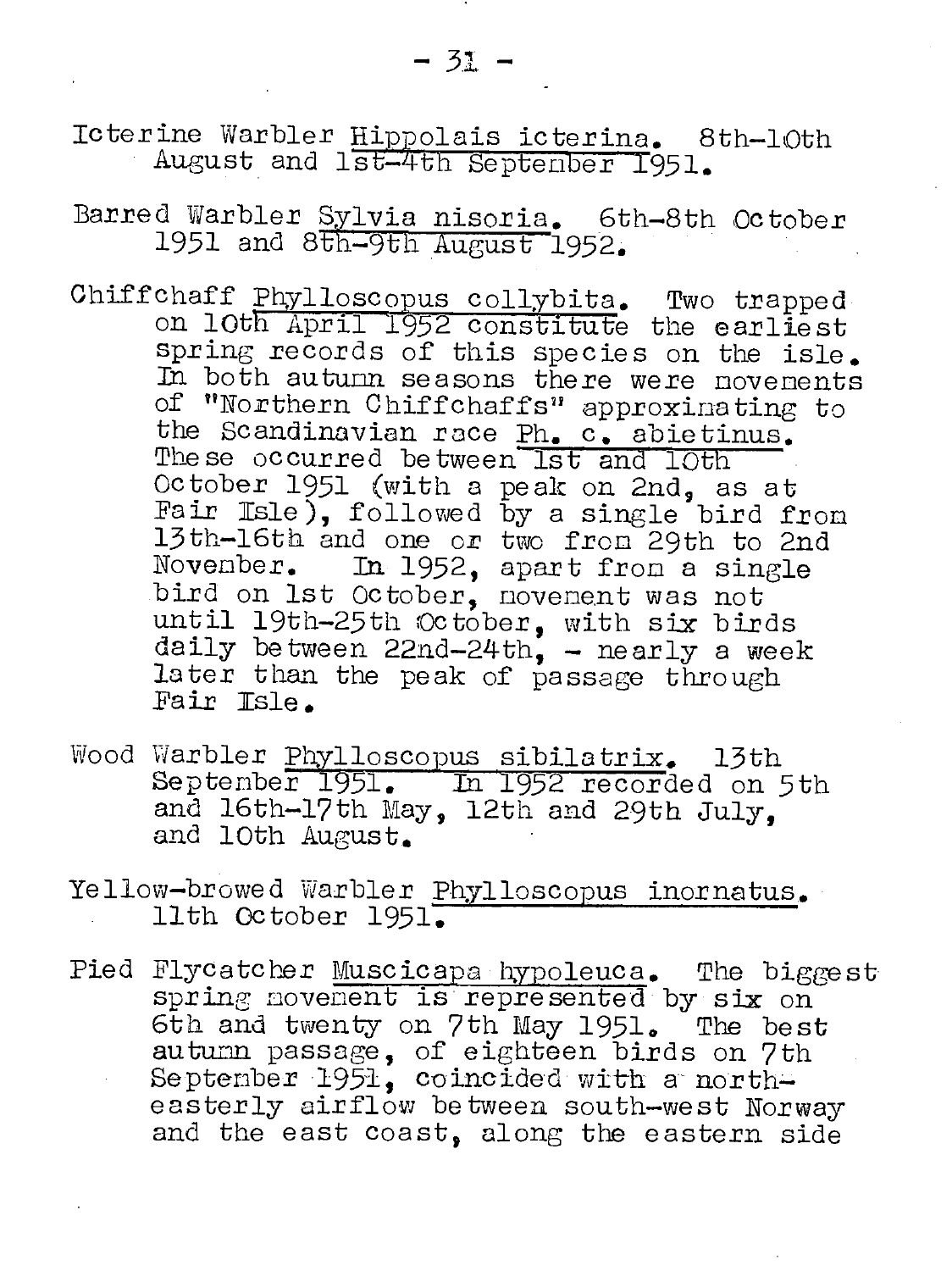of an anticyclone covering the British Isles. There were very few at either season in 1952.

- Red-breasted Flycatcher Muscicapa parva. Three arrived on 1st October 1951, two being trapped.
- Tree Pipit Anthus trivialis. A well-defined passage took place during the first fortnight of May in both years.
- Grey Wagtail Motacilla cinerea. Auturn only.<br>Two on 26th Septenber 1951 and singly on 28th Septenber and 6th and 21st October.
- Yellow Wagtail group Motacilla flava. Spring only. Two flavissina on 4th-5th May 1951, and 9th-10th May 1952. One on 19th April 1952 and two next day are noteworthy for the early date but the subspecies was not deternined. There were two Blue-headed Wagtails M. f. flava on 2nd May 1952.
- Great Grey Shrike Lanius excubitor. 12th-13th<br>October 1951 and 17th-24th October 1952 (with two birds on 22nd, both trapped).
- Red-backed Shrike Lanius collurio. 10th-12th September 1951 and 14th-16th June 1952.
- Scarlet Grosbeak Carpodacus erythrinus. One on 7th September 1952.
- Ortolan Bunting Enberiza hortulana. 14th October 1951; 2nd May and 1st June 1952; 24th October 1952, the latest record for the isle.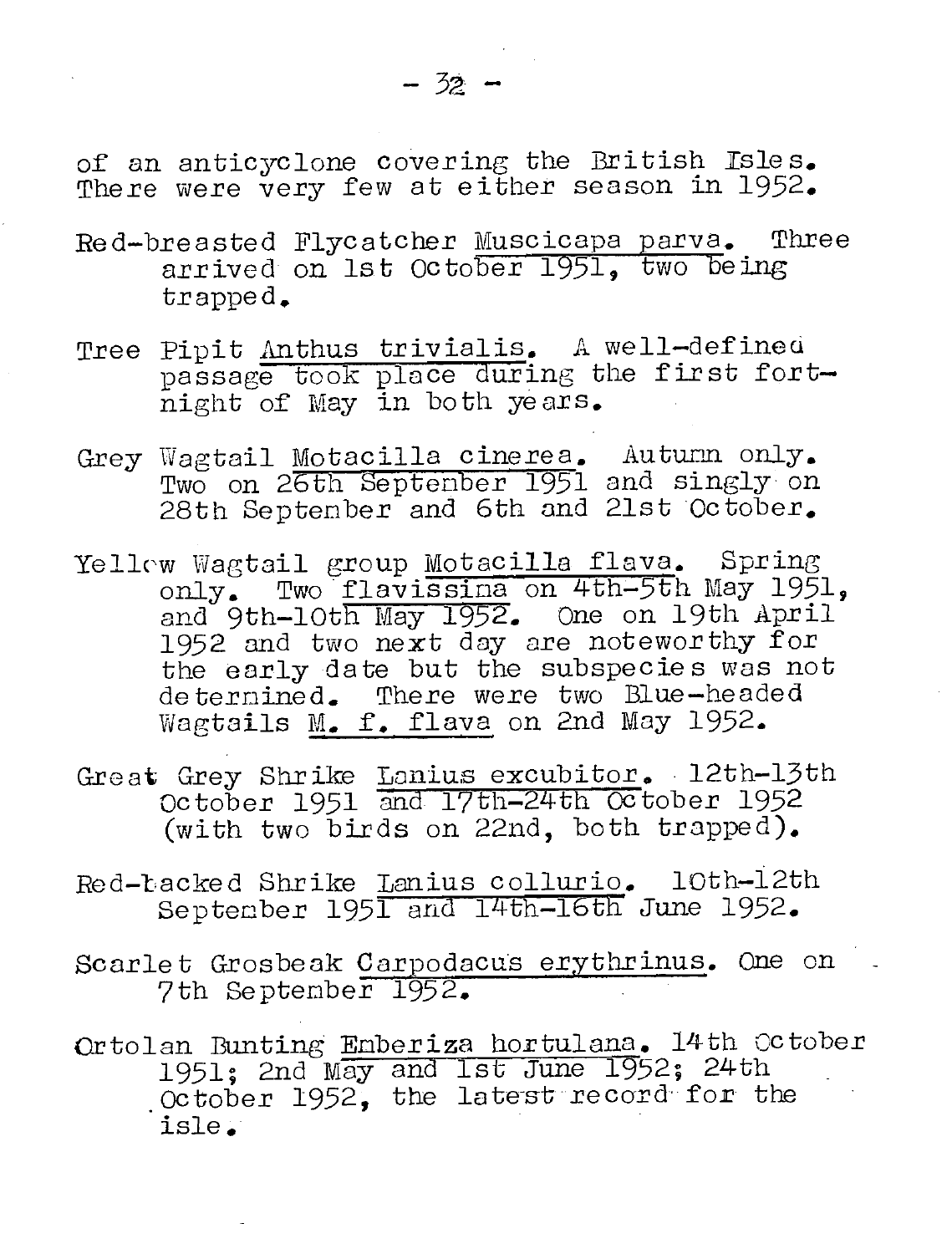$-33 -$ 

Lapland Bunting Calcarius lapponicus. 29th September to 5th October 1952, and another on 23rd October.

# 3. Breeding Birds.

- Fulmar Fulmarus glacialis. During the summer of 1952 Dr. W.J. Eggeling nade a special study of the snall Fulmar colony, the re-<br>sults of which he has published in The Scottish Naturalist (1952) 64; 148-150.
- Eider Sonateria nollissina. Dr. Eggeling found 34 nests in late May and estinated the population to be not less than 150 birds.
- Oyster-catcher Haenatopus ostralegus. During the last ten days of May eleven nests were found, accounting for all but two of the 24 birds counted on 27th May 1952. Another nest was found on 22nd June, but this may represent the second attempt of a pair which lost a clutch in the same area a few days before. The first nests each contained single eggs on 9th May, and the second egg was laid in one of these between 1315 and 1400 hrs that day. The late nest hatched just prior to 12th July. Clutchsize:  $-5 \times \frac{C}{3}$ , 7 x C/2. In one case the incubation period was 28-29 days.
- Lesser Blackback Larus fuscus. Count on 8th May 1952, 350 birds: on 15th June, 302 birds.
- Herring Gull Larus orgentatus. On the same days<br>counts  $g$ ave  $3,520$  and  $3,210$  birds respectively.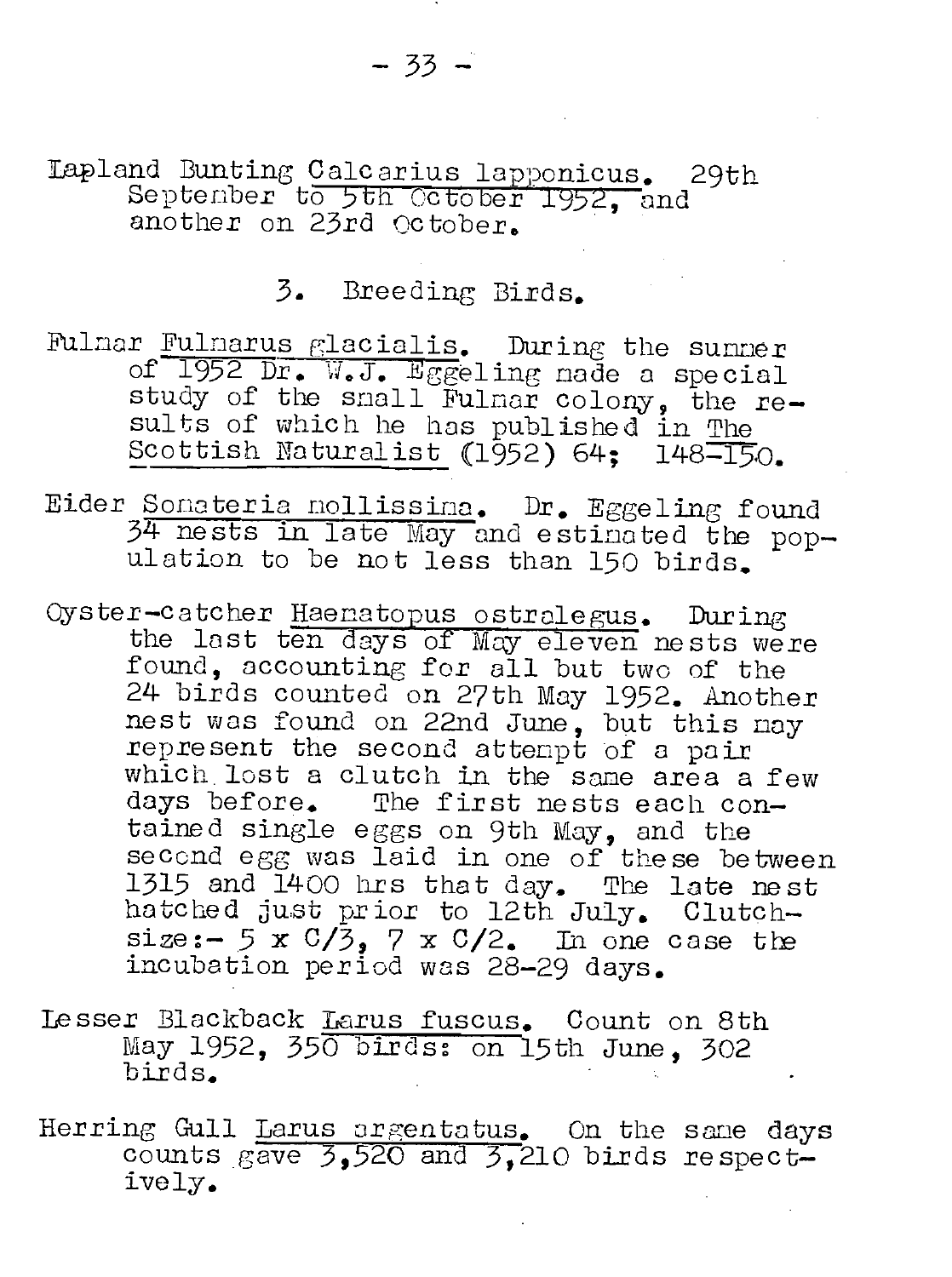Connen and Arctic Terns Sterna hirundo and Sterna macrura. The terns had a disastrous season, due to the depredations of the gulls. The North Ness was completely deserted in early July just after the hatching of the first young, many of the Common Terns moving into the Dunvegan colony, which till then had comprised  $\text{Arctic}$  Terns only. On 4th August 8 young (ommon and 27 young Arctic Terns were ringed there, the former being only a few days old whereas several of the latter<br>were nearly full-fledged. There were were nearly full-fledged.  $\epsilon$ bout 1,000 terns in all at this colony en loth August, some 60C on tbe fringe being obviously non-breeders.

Sandwich Tern Sterna sandvicensis. First seen  $(3 \text{ birds})$  on 20th April. The maximum number recorded was 50 on 24th May, but very few remained to breed. By 13th July Dr. Eggeling had found  $\mathbb{I}^4$  nests and there was one newly-hatched chick on that day. For 25th July he has the cryptic observation, UNo Sandwich Terns; no eggs, no young. Gulls!"

Guillemot Uria aalge. Recent counts of "bridled" birds are: 1951. 12th June. 57 "bridled" in 1253, or  $4.60\%$ . 1952, 19th May.  $41$  "bridled" in 967, or **4.24%.**   $1952$ ,  $15th$  June. 90 "bridled" in 1935, or  $4.65\%$ .

> About 50 birds were back on nestingledges on 1st November 1952.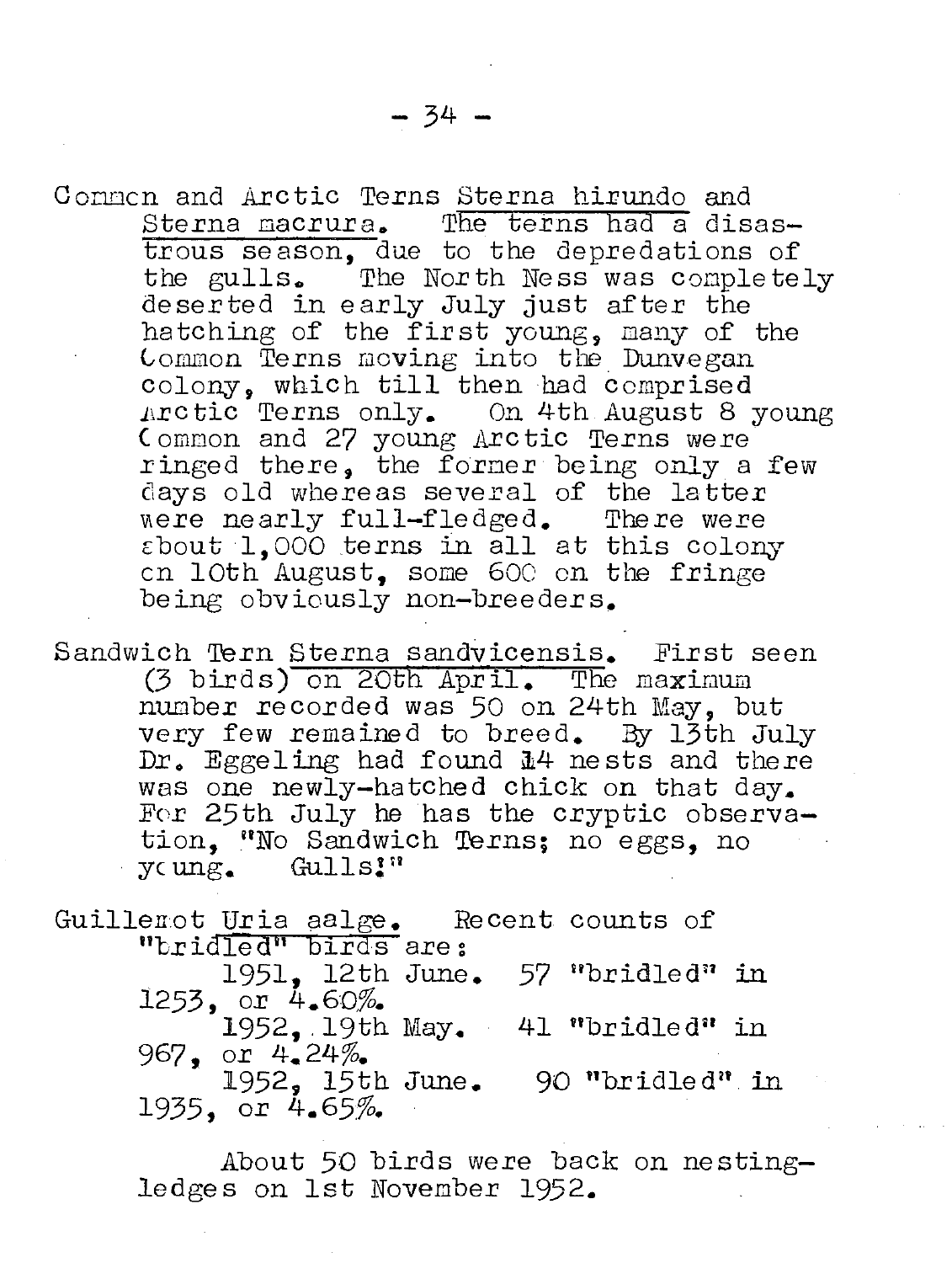- Blackbird Turdus morula. The only nesting in 1952 was of a brother-sister mating, and it was unsuccessful. The nest was found in a corrugated iron shed on 28th May, with two eggs. The parents, which were trapped, were birds ringed as members of the same were birds ringed as members of the same<br>brood on the island on 8th May 1950. The young were the survivors of a C/4, of which one chick died in the shell and another shortly after hatching. Both survivors seemed very weakly and did not live long.
- Wheatear Oenanthe oenanthe. Two pairs raised single broods in 1952; eggs in one nest were hatching on 30th May.
- Pied Wagtail Motacilla alba yarrellii. A pair had five young in July 1951 and two pairs attempted to rear double broods in 1952. One family of six young flew on 30th May (the size of the other pair's first brood is not known) and both females were sitting on C/5 in new nests on 26th June.